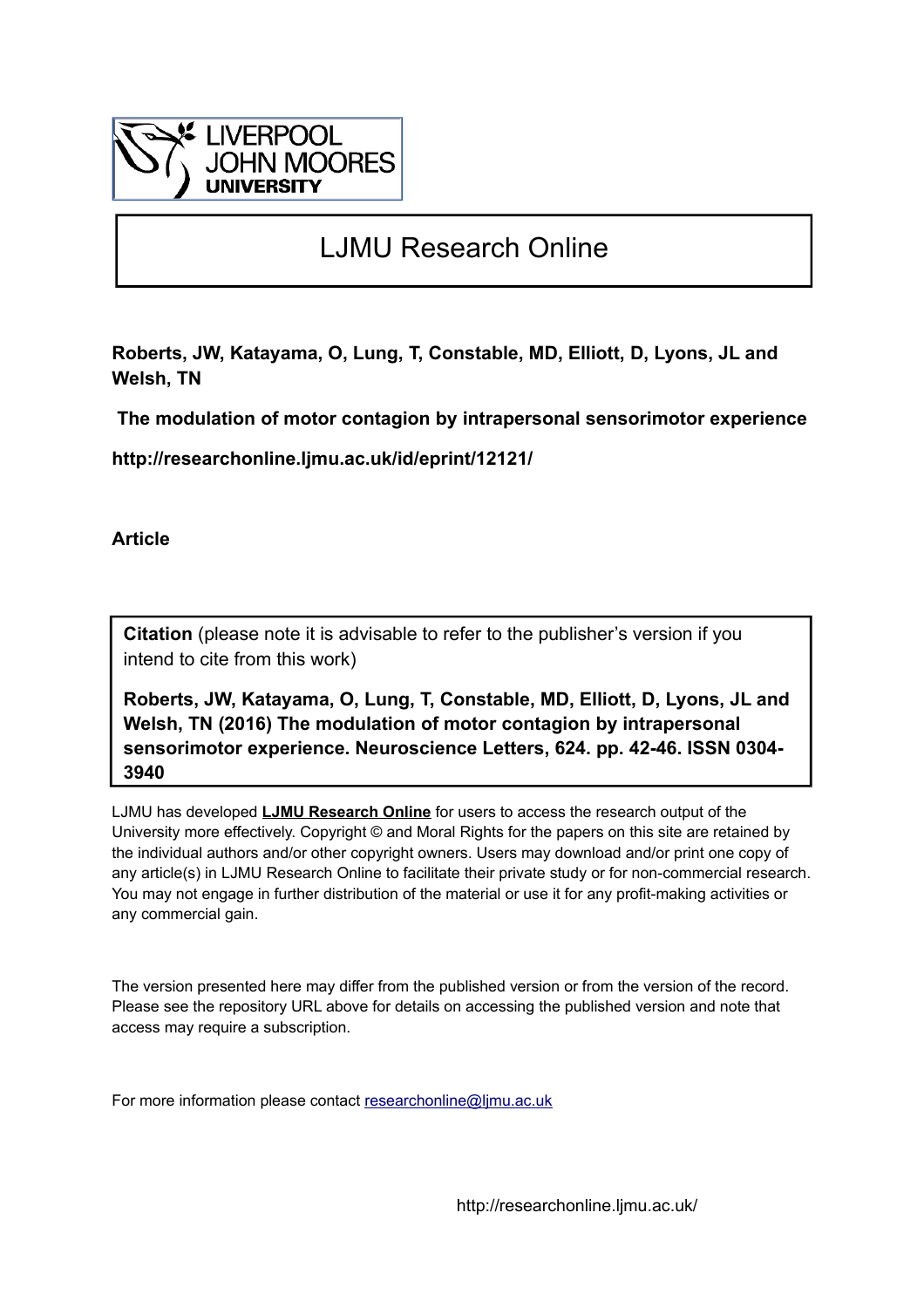Title: The modulation of motor contagion by intrapersonal sensorimotor experience

James W. Roberts<sup>a,b</sup>, Orion Katayama<sup>b</sup>, Tiffany Lung<sup>b</sup>, Merryn D. Constable<sup>b,d</sup>, Digby Elliott<sup>a,c</sup>, James L. Lyons<sup>a,c</sup>, & Timothy N. Welsh<sup>b,c\*</sup>

<sup>a</sup> Motor Behaviour Laboratory, Department of Kinesiology, McMaster University, Hamilton, L8S 4L8, Canada

<sup>b</sup> Faculty of Kinesiology and Physical Education, University of Toronto, Toronto, ON, M5S 2W6, Canada

<sup>c</sup> Centre for Motor Control, University of Toronto, Toronto, ON, M5S 2W6, Canada

<sup>d</sup> Department of Psychology, University of Toronto, Toronto, ON,

M5S 2W6, Canada

\*Corresponding author:

Timothy N. Welsh

Faculty of Kinesiology and Physical Education, University of Toronto, Toronto,

ON, M5S 2W6, Canada

[t.welsh@utoronto.ca](mailto:t.welsh@utoronto.ca)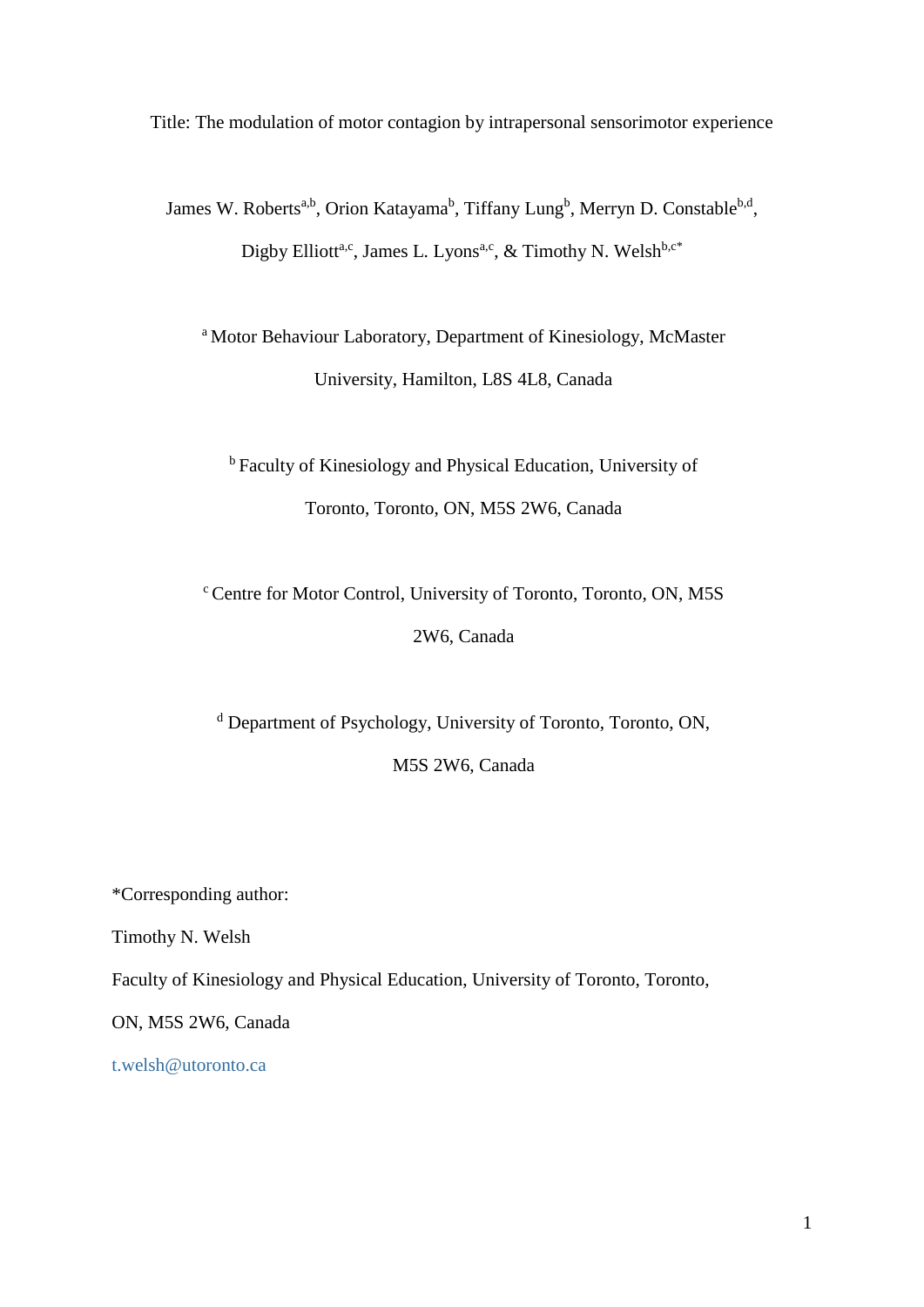# <http://dx.doi.org/10.1016/j.neulet.2016.04.063>

©2016. This manuscript version is made available under the CC-BY-NC-ND 4.0 license http://creativecommons.org/licenses/by-nc-nd/4.0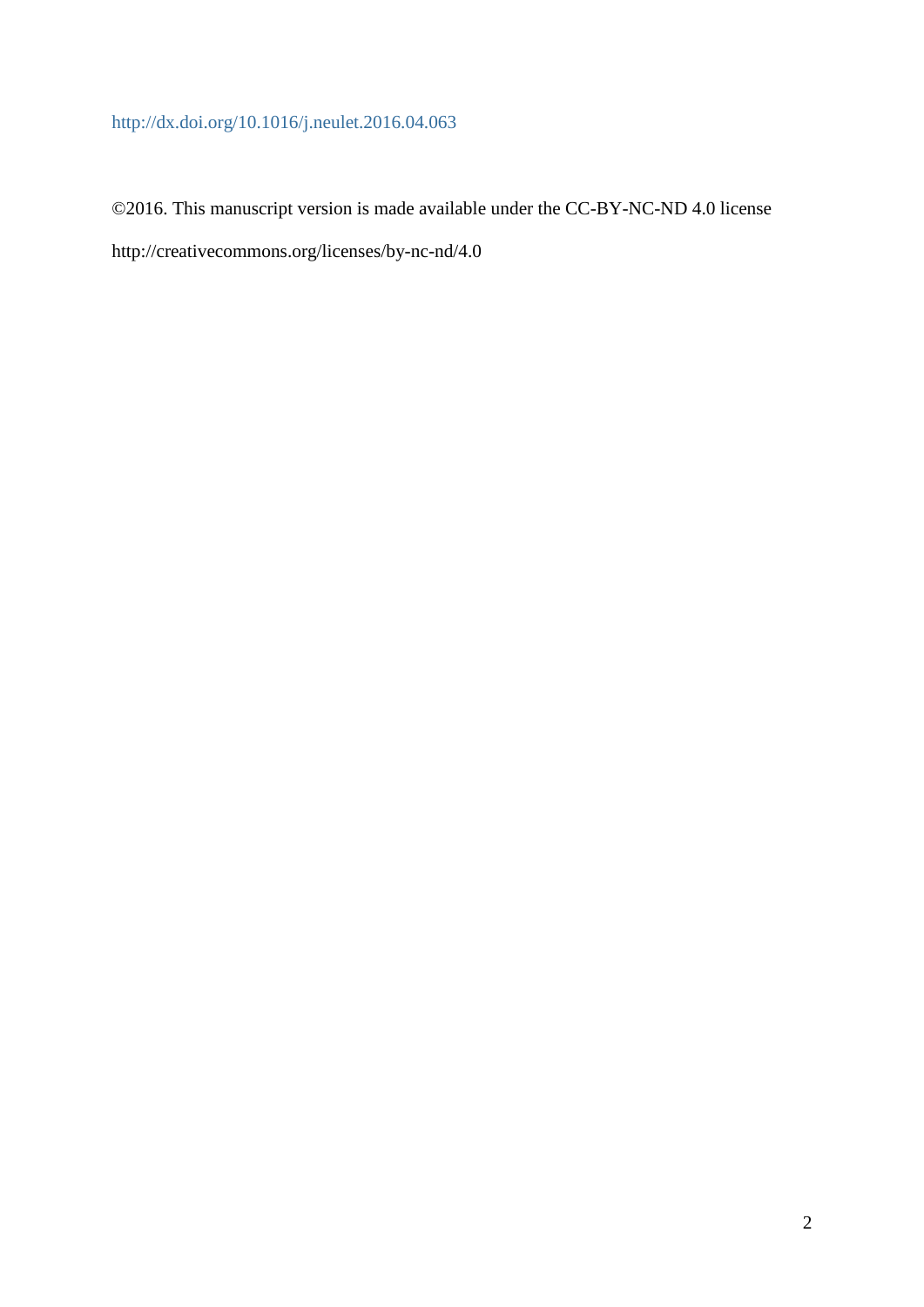### **Abstract**

Sensorimotor experiences can modify the internal models for action. These modifications can govern the discrepancies between predicted and actual sensory consequences, such as distinguishing self- and other-generated actions. This distinction may also contribute toward the inhibition of movement interference, which is strongly associated with the coupling of observed and executed actions. Therefore, movement interference could be mediated by the sensorimotor experiences underlying the self-other distinction. The present study examined the impact of sensorimotor experiences on involuntary movement interference (*motor contagion*). Participants were required to complete a motor contagion paradigm in which they executed horizontal arm movements while observing congruent (horizontal) or incongruent (vertical) arm movements of a model. This task was completed before and after a training protocol in which participants executed the same horizontal arm movements in the absence of the model stimuli. Different groups of participants trained with or without vision of their moving limb. Analysis of participants who were predisposed to motor contagion (involuntary movement interference during the observation of incongruent movements) revealed that the no vision group continued to demonstrate contagion at posttraining, although the vision group did not. We propose that the vision group were able to integrate the visual afferent information with an internal model for action, which effectively refines the ability to match self-produced afferent and efferent sources of information during response-execution. This enhanced matching allows for a better distinction between self and other, which in turn, mediates the inhibition of motor contagion.

### **Keywords:**

motor contagion; sensorimotor experience; response-produced feedback; agency; inhibition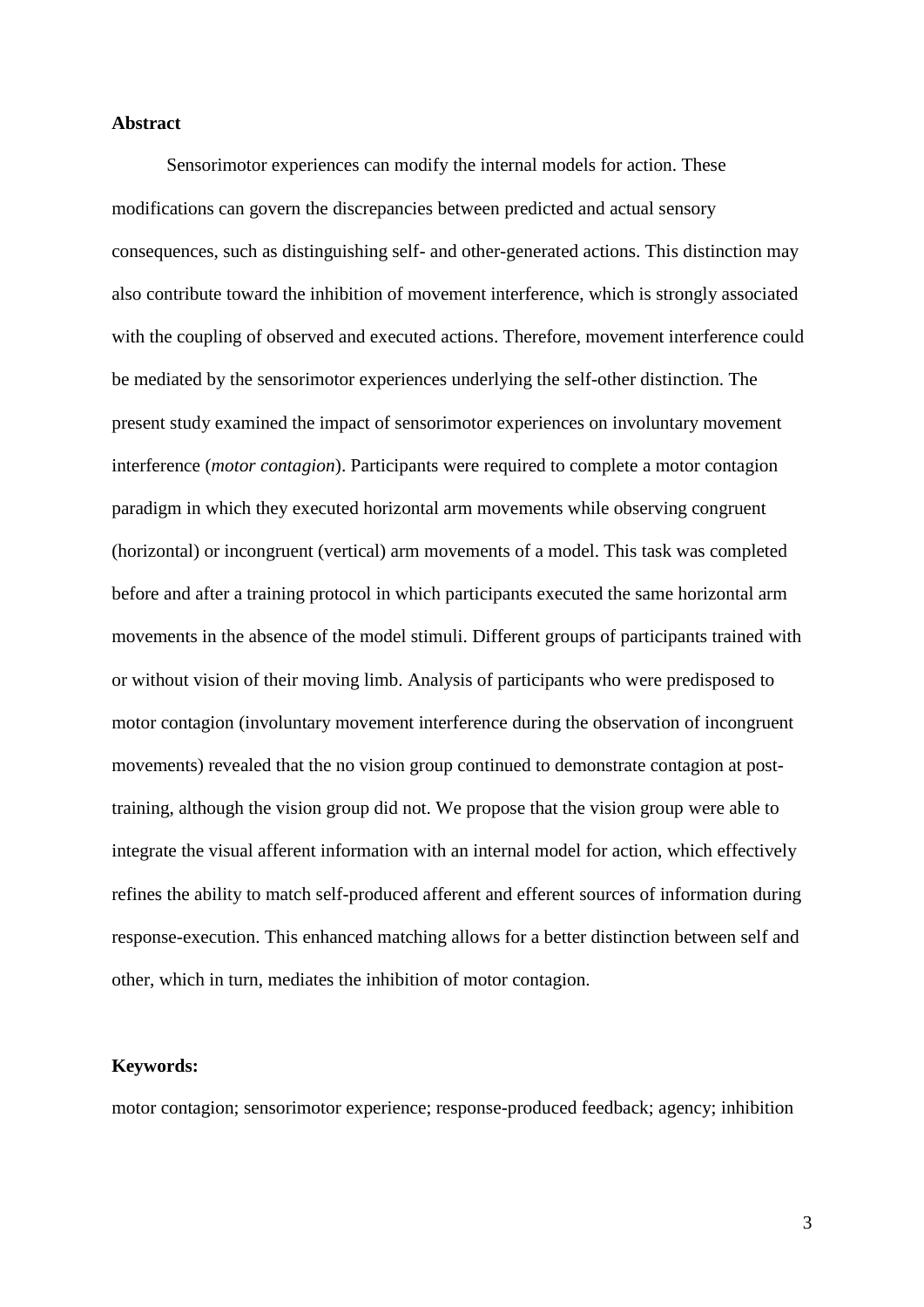#### **Introduction**

The mimicry of observed motor behaviours has been suggested to unfold because of a common relation between the neural codes representing actions and their sensory consequences [1, 2]. Because of this perception-action coupling, the observation of action can activate the neural codes that are responsible for the execution of corresponding action. This motor system activation increases the potential for observed actions to be executed by the observer; a concept referred to as *motor contagion* [3]. It is thought that this common coding can be empirically observed by the interference caused by observing movements incongruent to our own executed movements [4]. Neurophysiological and neuro-imaging techniques have indirectly traced these behavioural outcomes to premotor and fronto-parietal regions of the human brain [5, 6]. This neural substrate seems to adhere to principles of Hebbian learning [7], and Associative Sequence Learning (ASL) theory [8, 9], which highlights the formation of stimulus-response links via sensorimotor experience. That is, by repeatedly executing a movement, the motor codes representing the action and the sensory consequences of the action become refined and coupled [10]. In support of this experience-dependent coupling between perception and action, the interference on executed arm movements (e.g., horizontal) (as indicated by involuntary movement variance) caused by observing an incongruent movement (e.g., vertical) may increase after physical practice of the observed (e.g., vertical) movement [11]. Relatedly, the facilitation of congruent actions can be eliminated through short-term incongruent stimulus-response training in which the observer executes an alternative action to that being observed (e.g., close hand response execution following open hand observation) [12, 13]. This incongruent sensorimotor training has been traced to the neural regions underlying typical (or congruent) mirror responses (premotor cortex, inferior parietal lobule; [15, 16]).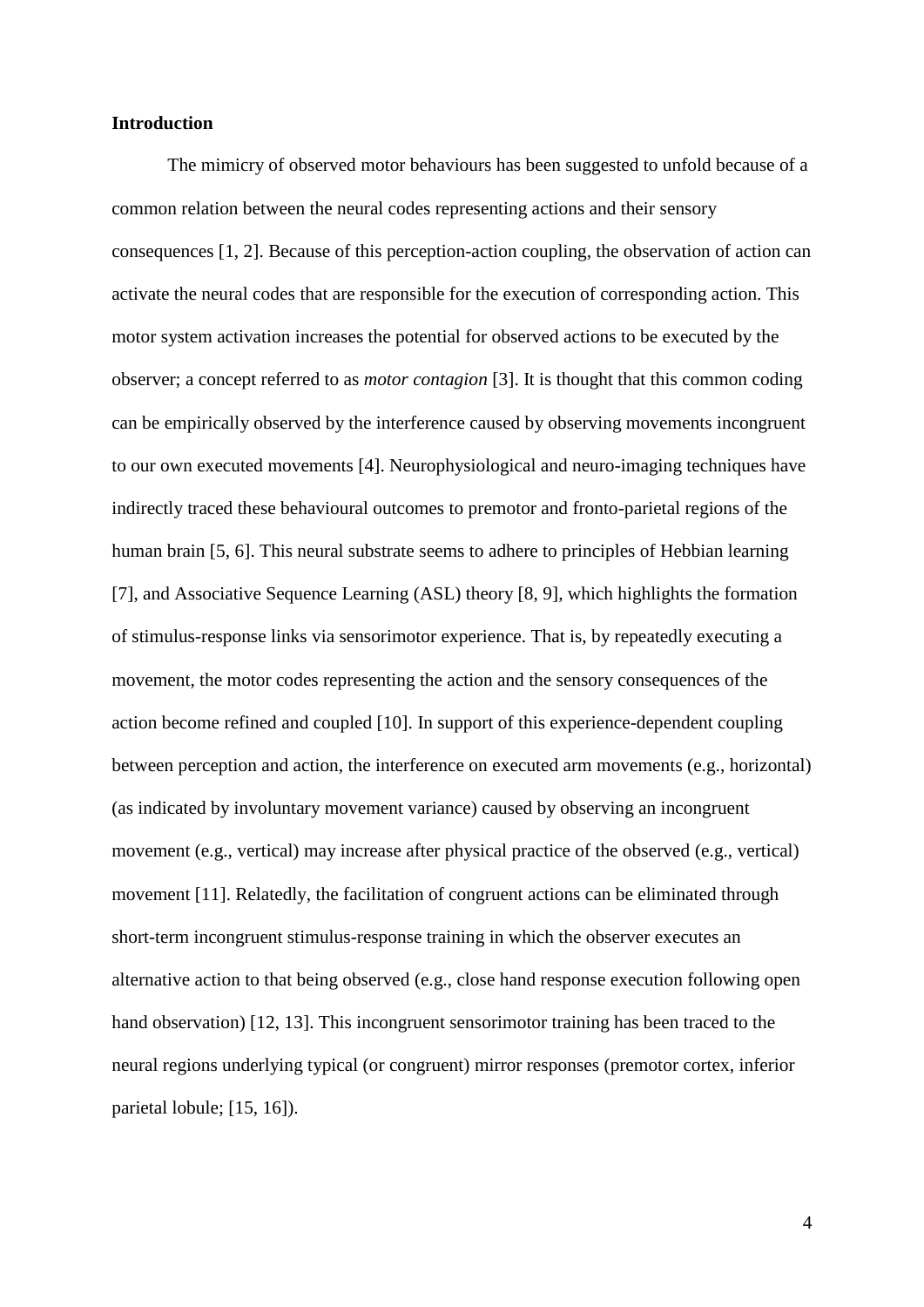There has been a growing interest in the inhibition of contagion. This inhibition may be governed by the medial prefrontal cortex and the temporo-parietal junction [17]; areas strongly related to social cognition [18]. It is proposed that these regions accommodate a distinction between self- and other-generated behaviours (see [19] for a review). Changes in the ability to distinguish between self- and other-generated behaviours could mediate the amount of contagion exhibited by the observer. For example, Cook and Bird [20] showed the initial priming of a prosocial attitude enhanced the mimicry of observed actions. The prosocial prime was proposed to have "blurred" the distinction between self and other, which caused a greater relation between observed and executed actions, and thus, generated contagion.

The distinction between self and other may also be drawn from lower-level processes. That is, the distinction may be determined by a discrepancy between the predicted and actual sensory consequences of executed actions [21] (see also [22]). A match between the predicted and actual sensory consequences leads one to conclude that they were responsible for the action, whereas a mismatch leads to the attribution of "other" sources. The predicted sensory consequences are driven by an internal model that can be updated through sensorimotor experience [10, 23, 24]. It is through repeated experience of the action and its subsequent outcomes that the performer can couple physical reafferent signals with the visual sensory consequences. To elucidate, using the 'intentional binding' paradigm (see [25]), where the performer binds the perceived time of an executed action and the subsequent stimulus event, researchers have quantified the distinction between self and other (also referred to as 'sense of agency'). Of interest, it has been shown that exposure to stimulus information that is contingent upon an executed action (e.g., auditory tone following a finger response) can enhance intentional binding, and with it, the sense of agency [26]. Therefore, it is possible that in the absence of response-produced visual feedback, the motor events are rendered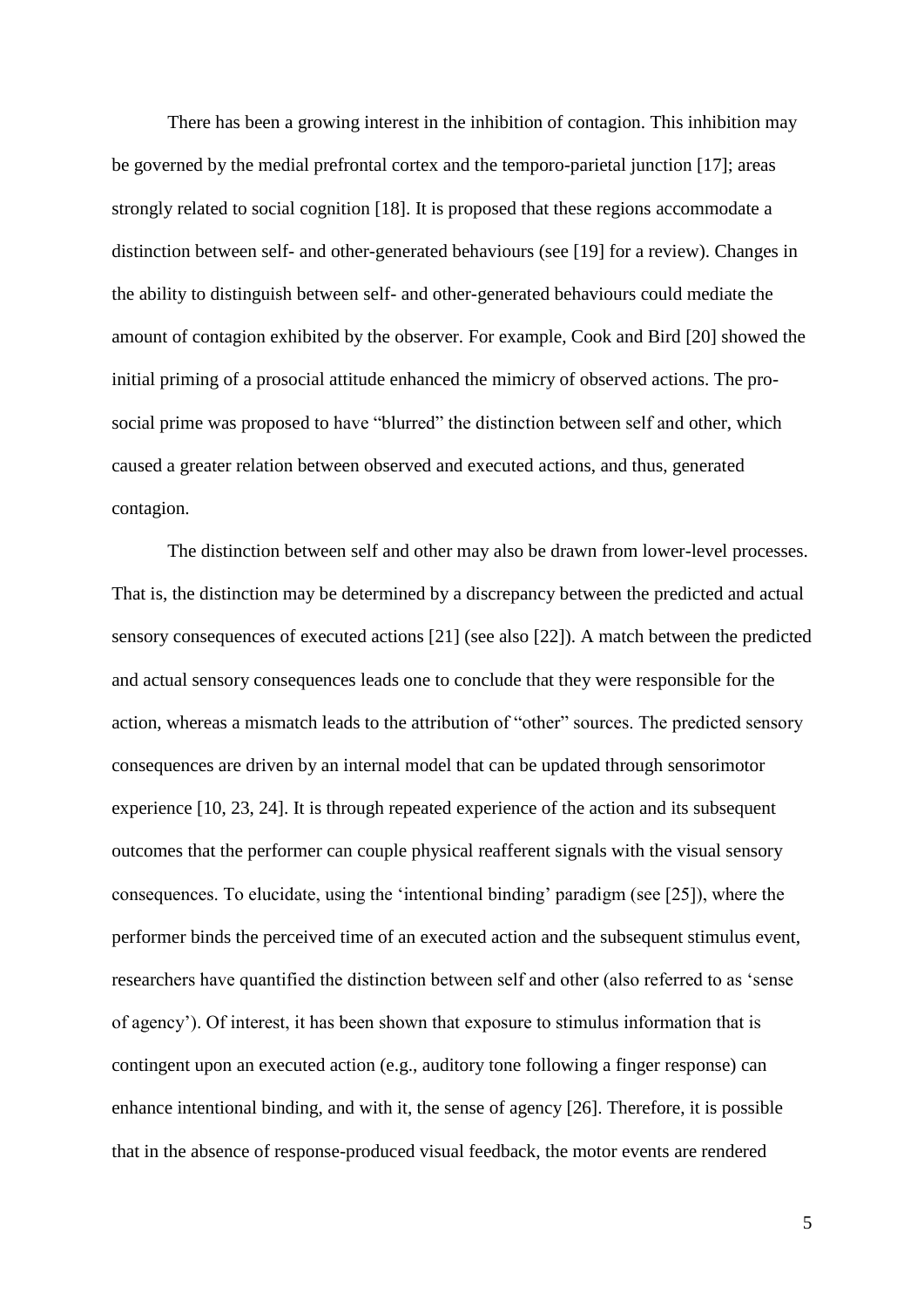independent of the sensory events. In this situation, the predicted sensory consequences generated from the efference copy may be restricted to non-visual sources of afferent information. Consequently, the ability to distinguish between self- and other-generated actions based on response-produced visual information would be increased in someone trained with visual feedback of their own limb compared to without visual feedback, which would result in differences in the coupling of observed and executed actions, along with the incidence of motor contagion. In other words, the more an individual experiences a specific sensorimotor coupling, the more likely a self-other distinction will occur and contagion will be reduced.

With this in mind, the present study was designed to examine how different sensorimotor experiences affect motor contagion. To this end, we employed a test-retest design in which participants executed cyclical horizontal arm movements during the observation of congruent (horizontal) or incongruent (vertical) movements. Contagion was indicated by an increase in movement variance in the unintended orthogonal (vertical) axis of movement during the observation of incongruent compared to congruent movements. Because this study examined the experience-dependent inhibition of contagion, it was imperative that the participants of interest were initially susceptible to contagion (e.g., [4]). During training, the participants executed horizontal arm movements either with or without vision. If response-specific visual-motor codes developed through sensorimotor experience help to distinguish self- and other-generated actions, which in turn, accommodate the inhibition of motor contagion, then less contagion would be observed after training for the group trained with vision. Meanwhile, if the absence of response-produced visual feedback causes self- and other-generated actions to appear less distinct, then contagion would continue to unfold for the group trained without vision. Although these predictions seem to conflict with the lower-level sensorimotor theories of imitation which generally predict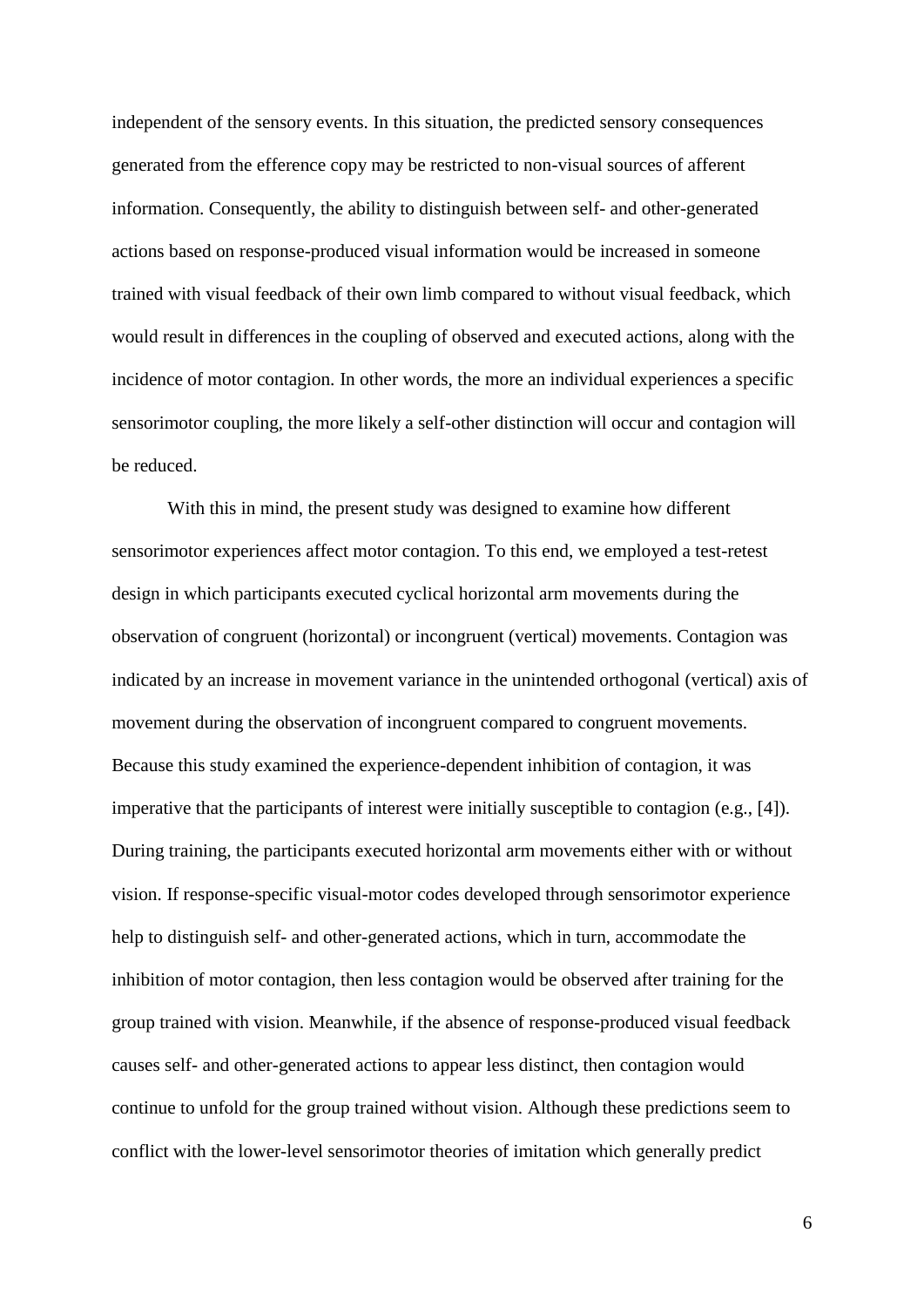sensorimotor experiences to enhance contagion (e.g., ASL), the present set of predictions are simply alternative outcomes based on the same stimulus-response mechanism. Whereas the sensorimotor experiences that are congruent with the observed stimulus have received most of the attention (e.g., [11]), the present study pertains to sensorimotor experiences of trained movements that are incongruent with the observed stimulus.

#### **Method**

#### *Participants*

Thirty-five participants (age range = 19-29 years) were randomly assigned to one of two groups (vision n=18, no vision n=17). All participants were self-declared right-handed, had normal or corrected-to-normal vision, and were compensated \$10 (CAD). The experimental procedures were approved by the Office of Research Ethics at the University of Toronto and conducted in accordance with the ethical guidelines and standards of the 1964 Declaration of Helsinki.

## *Apparatus, stimulus, task and procedure*

The visual stimulus was displayed on a blank wall via a projector (Dell 1510X) at a viewing distance of 1.9 m. The experiment was controlled using PsychoPy [27] from a host PC with a spatial resolution of 1024 x 768 pixels, and refresh rate of 85 Hz. The stimuli were 30 s videos of a female adult executing straight-line cyclical horizontal (i.e., left (right)-right (left)) arm movements with an orthogonal (vertical) movement variance of 25.53 mm or vertical (i.e., up (down)-down (up)) arm movements with an orthogonal (horizontal) movement variance of 12.98 mm. The individual segments from each of the movement cycles were displaced at approximately 500 mm, and executed at a cycle rate of 0.5 Hz. The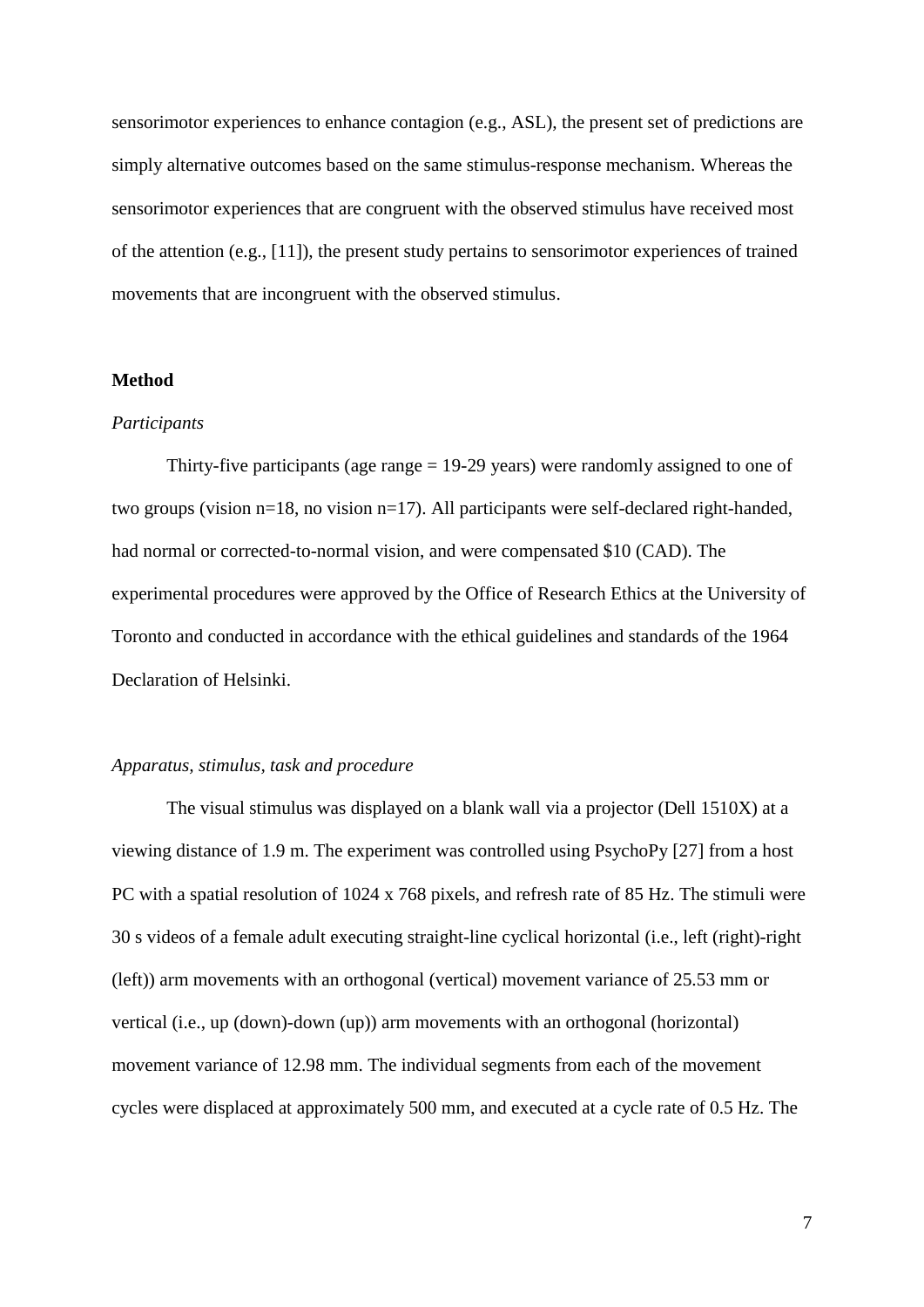size of the visual stimuli was scaled so the individual segments of the model subtended a 500 mm amplitude for the participant's own movement.

Participants stood 1.9 m from the stimulus display and executed horizontal arm movements similar to the horizontal model stimulus. Prior to data collection, participants became familiar with the horizontal arm movements with the aid of two targets placed on the wall 1350 mm apart (to scale with the prerequisite 500-mm executed amplitude). The movements were paced by an auditory metronome presenting stimuli at 1 Hz. Participants were to execute one arm movement segment/half-cycle per auditory tone (an actual execution rate of 0.5 Hz). The sensorimotor conditions of this initial familiarization phase were similar to the vision training condition because participants could see the movement of their limb. Following sufficient practice (typically 1 or 2 trials), the targets and metronome were removed and participants progressed to the experimental phase.

The experimental procedure followed a test-retest protocol. Participants completed 30-s trials in which they executed the criterion horizontal movement in-time with the video stimulus that was either congruent (horizontal) or incongruent (vertical) to the model's movement direction. Both the observed stimulus and executed arm movement could be clearly seen by the participants. There were four (2 congruent, 2 incongruent) trials at each of the pre-test and post-test phases, and the presentation order was randomized.

Following the pre-test trials, participants completed the training phase where they executed the same horizontal arm movements without the stimulus display. The vision group was instructed to observe their own arm throughout each trial and the no vision group had their vision occluded. Participants were reminded to try to uphold the criterion horizontal movement amplitude and cycling frequency. There were 15 training trials. A short break was offered after every two trials. Mandatory breaks were issued at the completion of each phase (i.e., pre-test/training/post-test).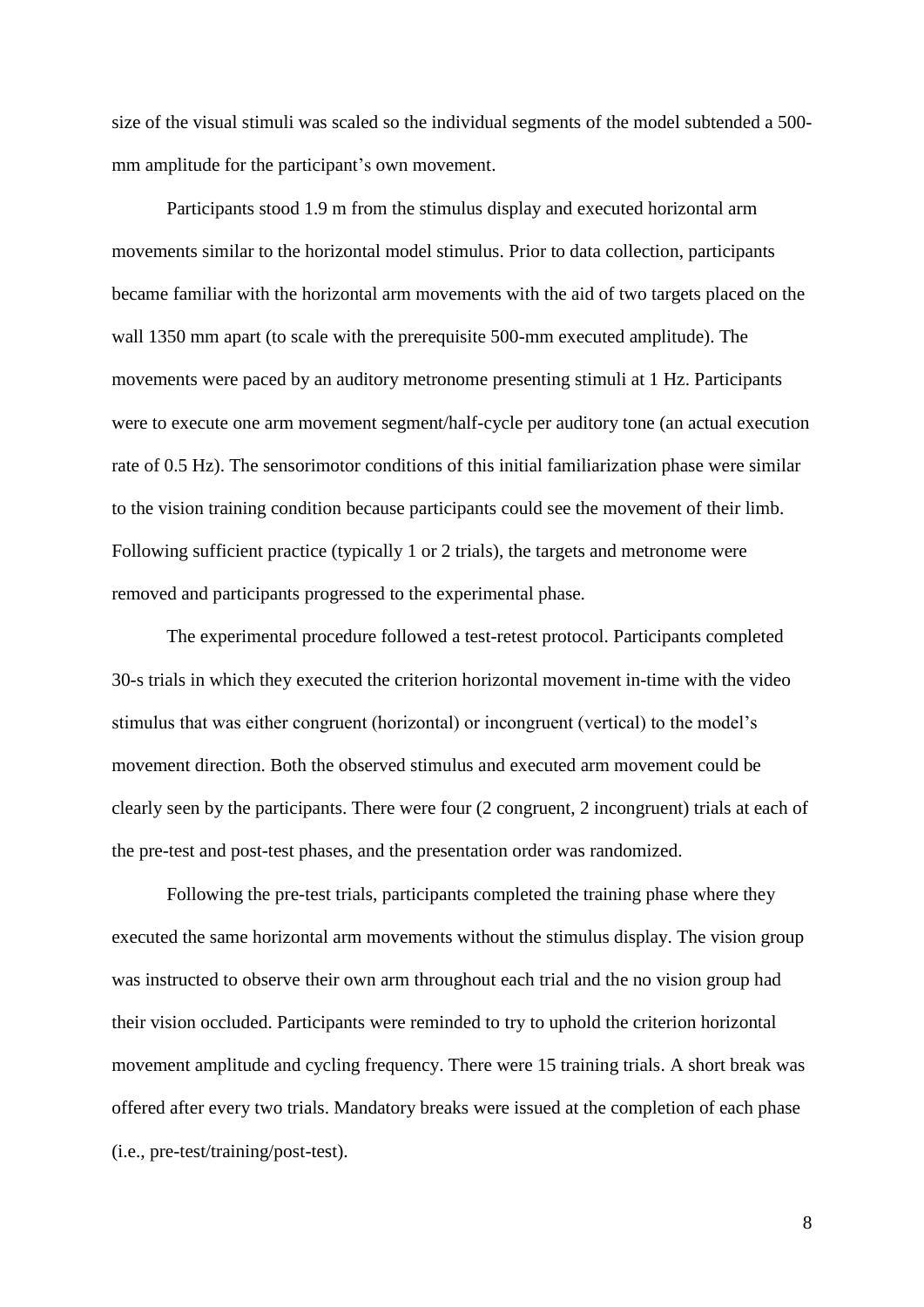#### *Data recording, dependent measures and analysis*

Movements at test phases were recorded via a small infrared sensor attached to the index finger of the executing limb using the 3D Investigator Motion Capture System (Northern Digital Inc., ON, Canada) sampling at 200 Hz. Position data were filtered at 10 Hz using an autoregressive filter implemented in MATLAB. Both the first and last 5 s were removed from the data to minimise any initial asynchrony between observed and executed movements and discard potential inattention or muscular fatigue effects, respectively [28]. Next, movement reversals in the primary axis of movement were identified by the signed change of frame-by-frame differences. The variances of fingertip position in the orthogonal (vertical) axis of movement were then calculated from each individual movement segment. The median of these variance scores were then taken in each individual trial. We removed trials from participants' data in which the movement variance exceeded 2.5SDs from the within-participant mean movement variance (2.54% of all trials). Participant mean scores that were above or below 2.5SDs away from the grand mean were also removed.

Because we were interested in understanding the influence of training in different sensorimotor conditions on motor contagion, the final analysis only included individuals who demonstrated contagion effects in the pre-test (defined as movement variance that was numerically larger for the incongruent compared to congruent trials; i.e., incongruent – congruent  $> 0$ ; see [13]). Variance scores were submitted to a 2 (Vision: Vision, No Vision) by 2 (Test: Pre-test, Post-test) by 2 (Congruency: Congruent, Incongruent) mixed ANOVA with Vision as a between-participant factor, and Test and Congruency as within-participant factors. Any statistical interactions were further decomposed using simple interaction and main effect analyses respectively. Significance was declared at  $p < .05$ .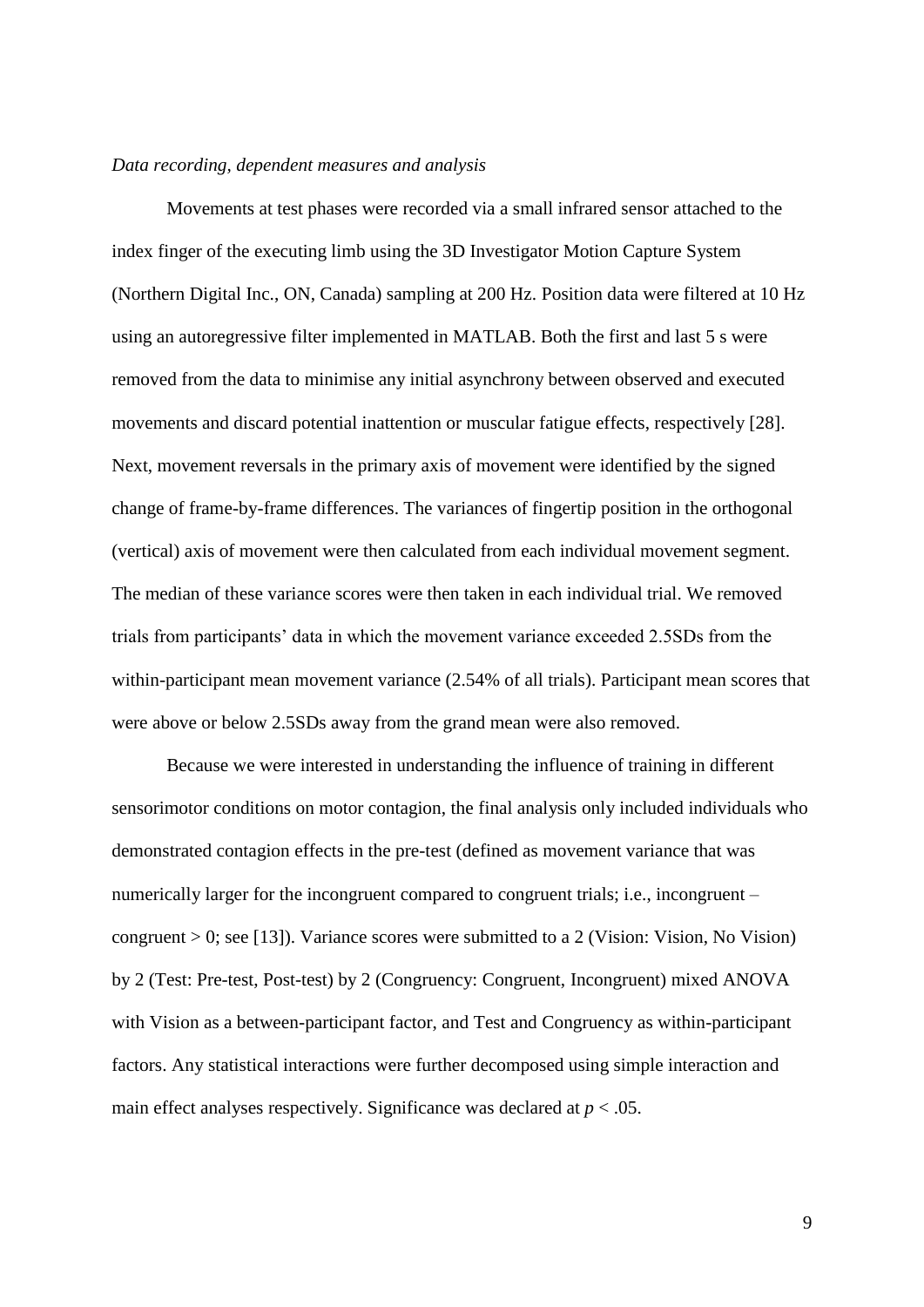#### **Results**

There were 12 participants (8 vision group, 5 no vision group) that failed to show contagion at pre-test, and were thus eliminated from the data set.<sup>1</sup> A further one participant from the vision group was removed because their mean movement variance was more than 2.5 SDs from the grand mean. In the end, there were 9 participants in the vision group and 12 participants in the no vision group.

There was a significant main effect congruency,  $F(1, 19) = 19.54$ ,  $p < .001$ , *partial*  $\eta^2$ = .51, indicating greater variance for the incongruent compared to congruent condition. This effect was superseded by significant two-way interactions between vision and congruency, *F*(1, 19) = 5.54, *p* < .05, *partial*  $\eta^2$  = .23, and test and congruency, *F*(1, 19) = 17.89, *p* < .001, *partial*  $\eta^2$  = .49. There was no significant three-way interaction between vision, test and congruency,  $F < 1$ . Simple interaction analyses at each level of test (i.e., pre-test and posttest) revealed a significant effect of congruency,  $F(1, 19) = 57.54$ ,  $p < .001$ , *partial*  $\eta^2 = .75$ , and no significant interaction between vision and congruency,  $F(1, 19) = 3.64$ ,  $p > .05$ , *partial*  $\eta^2$  = .16, at pre-test (Fig. 1). There was no significant main effect of congruency, *F*(1, 19) = 2.57,  $p > 0.05$ , *partial*  $\eta^2 = 0.12$ , although there was a significant interaction between vision and congruency,  $F(1, 19) = 8.91$ ,  $p < .01$ , *partial*  $\eta^2 = .32$ , at post-test. This result indicated that there was greater variance in the incongruent compared to congruent condition (i.e., a contagion effect) for the no vision group,  $F(1, 19) = 12.29$  *p* < .01, *partial*  $\eta^2 = .39$ , but no difference for the vision group,  $F < 1$ . Indeed, from the 12 no vision participants that initially demonstrated contagion at pre-test, there were 10 (83.33%) that continued to exhibit contagion (i.e., incongruent > congruent) at post-test. In contrast, from the 9 vision participants that demonstrated contagion at pre-test, there were only 4 (44.44%) that showed contagion at post-test. Furthermore, using separate paired-sample t-tests on incongruent trials for the vision and no vision groups, we also confirmed that there was a significant decrease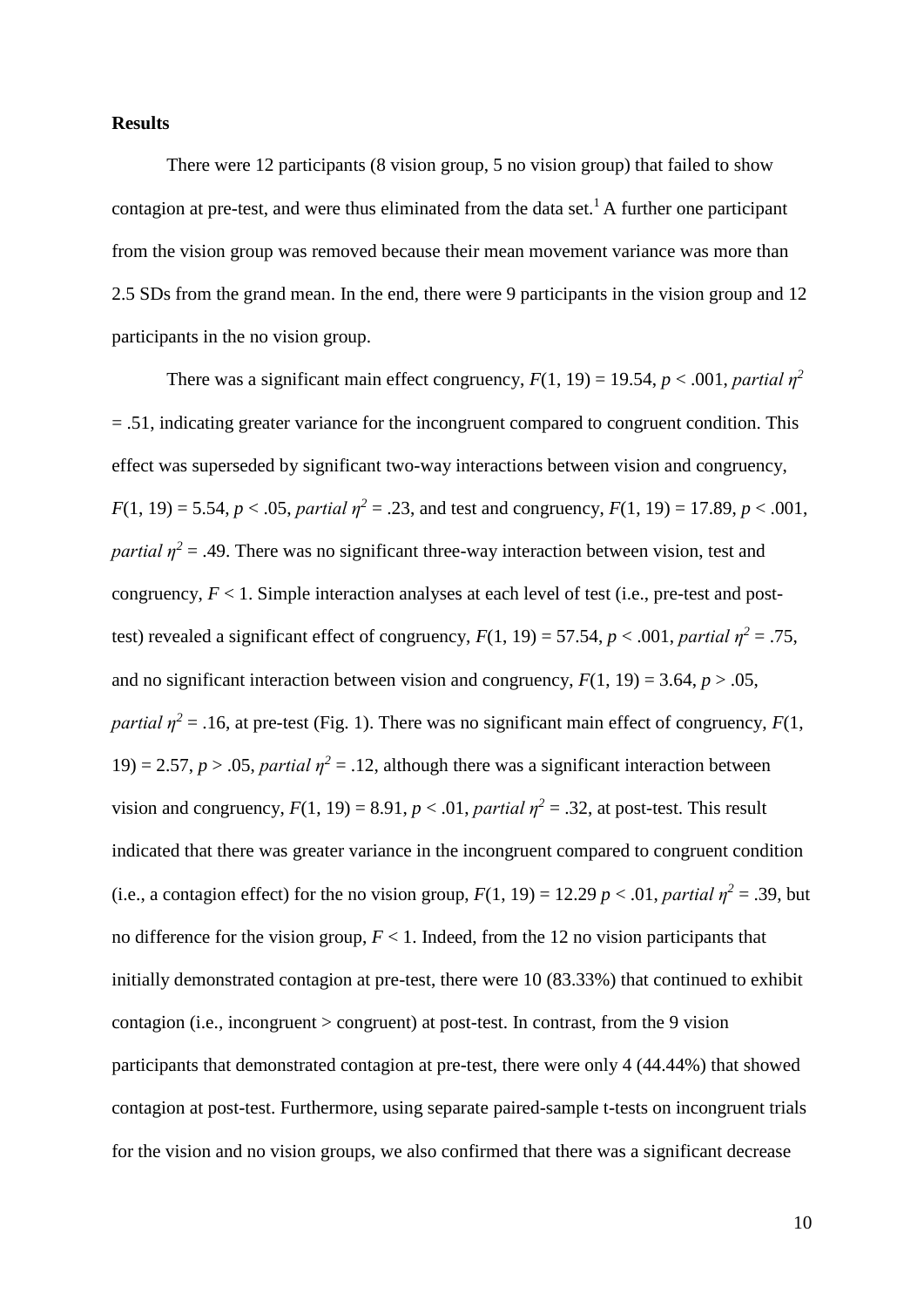from pre-test to post-test in movement variance for the vision group,  $t(8) = 2.72$ ,  $p < .05$ ,  $d =$ .66. This was not the case for the no vision group,  $t(11) = 1.28$ ,  $p > .05$ ,  $d = .39$ . Thus, training with vision of the limb appeared to eliminate the contagion effect while training without vision did not.

#### Insert Figure 1 about here

### **Discussion**

The current study examined the influence of different sensorimotor experiences on motor contagion. More precisely, we modulated the specific sensory information coupled to the motor events during training and examined how this coupling affected the performer's own movements. It was found that sensorimotor training featuring visual feedback of the limb assisted the performer in inhibiting contagion, but training without visual feedback continued to manifest contagion. These influences of training on contagion are specifically related to individuals that demonstrate inherent levels of contagion.

In part, these findings support the ASL theory because the visual sensory consequences from sensorimotor experiences can facilitate motor responses during the observation of trained movements [12]. To elucidate, movement deviation during the observation of incongruent movements (e.g., vertical) becomes even greater following training in the corresponding set of incongruent movements (e.g., vertical) [11]. However, the present study does not address the excitatory links responsible for increasing contagion by observing trained movements, but instead, the inhibition of contagion by observing untrained movements. That is, movement deviation during the observation of incongruent movements (i.e., vertical) becomes lower following training in an alternative set of congruent movements (i.e., horizontal).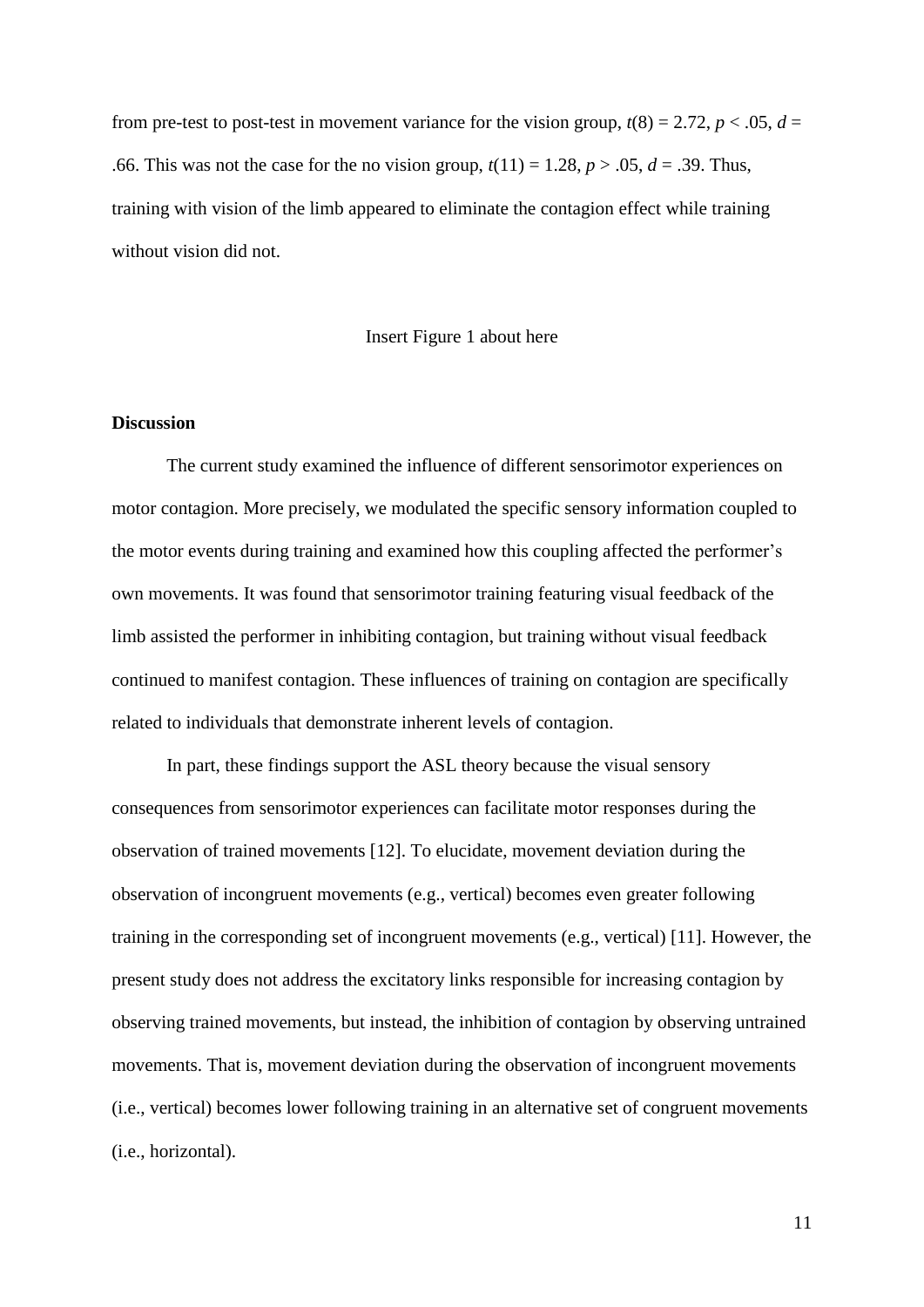In addition, this is one of the first studies to study ASL through sensorimotor experiences pertaining to external afferent signals generated by the performers themselves. Many studies related to ASL have adopted incongruent or counter-mirror training procedures featuring *interpersonal* observation-execution, although one of the key predictions involves relating sensory and motor events following *intrapersonal* observation-execution [32]. For example, infants may begin to mimic manual behaviours following increasing use and observation of their own hands (e.g., [33]). Although the current findings reflect the general role of sensorimotor experience, further investigation is needed to determine the properties of the visual information coded in training. Indeed, the inhibition may result from coding the observed spatial parameters (e.g., left and right in the horizontal) and/or the movement kinematics [34]. Once more, it is possible that the visual feedback of the limb during training helped participants to pay more attention to their own movements at post-test. Indeed, the inhibition of mimicry behaviour has also been suggested to manifest from the input or perceptual stage of processing, which can be influenced by attention [35].

Of interest, it has previously been shown that motor training without visual feedback can enhance the recognition of observed motor behaviours [36]. That is, there was better recognition of an observed movement pattern following training of the same pattern without response-produced visual feedback. Consequently, it was suggested that the mirror-matching mechanism within the human brain, and underlying the recognition of biological motion, is primarily dependent upon motor efference. Indeed, this is pertinent to the understanding of our current findings because the mirror-matching mechanism assumed to underlie observed biological motion is also associated with behavioural outcomes including motor contagion ([3, 37]. Although the contrast to the findings of our study remains elusive, we suggest training with vision has the greatest impact in our study because the interpersonal nature of the motor contagion paradigm assumes continuous coupling between observed and executed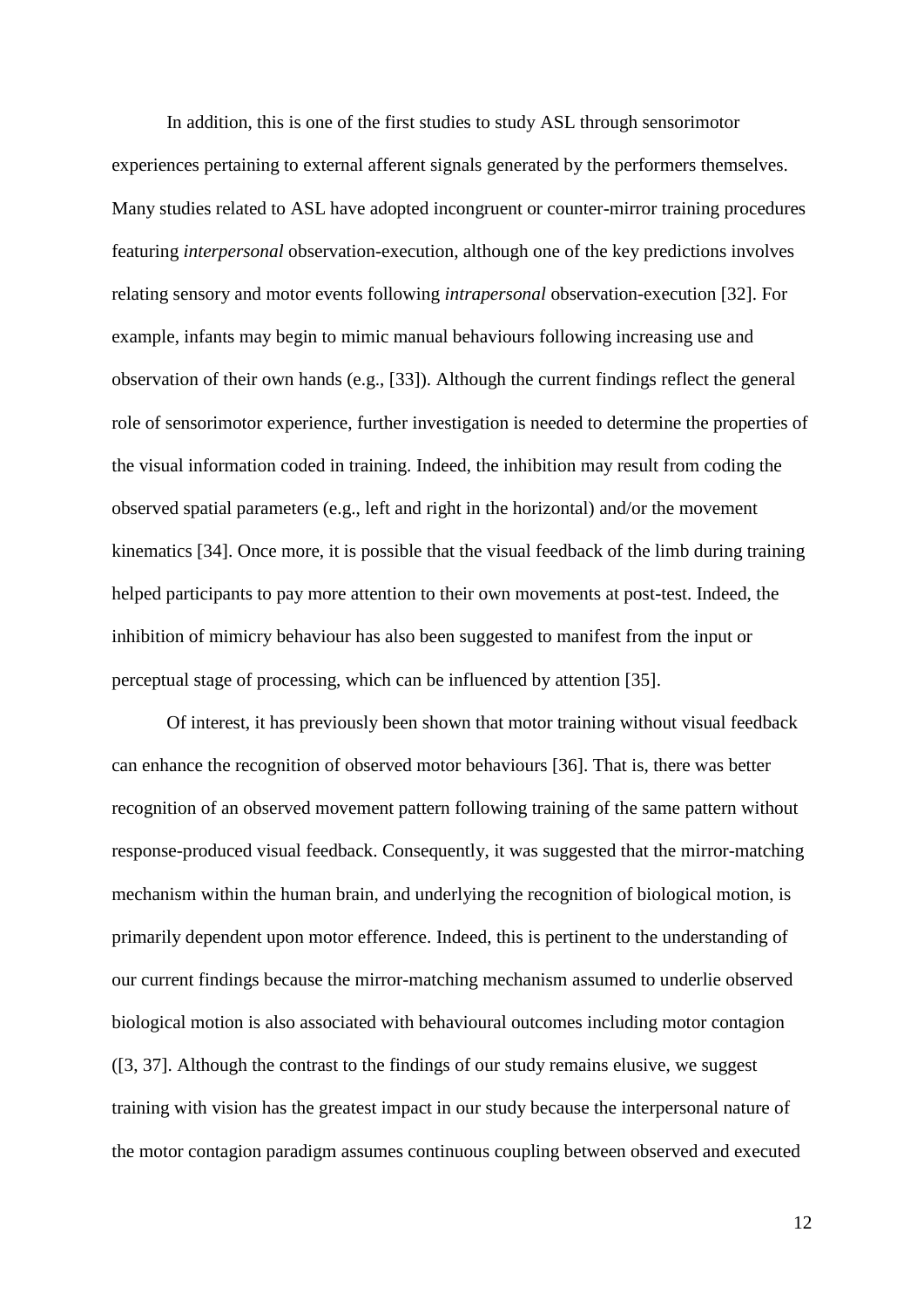actions. Alternatively, visual feedback was perhaps unnecessary for the visual recognition of observed actions in the Casile and Giese [36] study because there may have been a number of other cognitive factors contributing to performance. For example, the recognition of action may be greatly informed by the knowledge of unfolding temporal events, independent of the observed topographical and motion features ([38]). Indeed, it would be interesting to explore whether sensorimotor training featuring visual feedback, as in our study, manifests an additive impact on the visual recognition of biological motion.

The importance ascribed to sensorimotor experience to the inhibition of motor contagion may correspond with the sensorimotor experience related to distinguishing selfand other-generated actions. That is, the inhibition of contagion relates to the ability to distance oneself from others [18, 39]. This distinction is mediated by the comparison of the predicted and actual sensory consequences [21], which are built upon by the sensorimotor experiences accumulated in novel sensorimotor learning [11, 23, 29]. This conjecture is supported by evidence of enhancing self-other distinction following stimulus-response associative learning [26]. To elucidate, participants initially experienced an auditory tone stimulus that was contingent or non-contingent upon an executed action. The contingent condition caused participants to more closely bind the perceived time of an executed action and the auditory stimulus that was generated shortly after it. Thus, it elicited a greater sense of agency. With respect to the current findings, the sensorimotor experiences of the vision group may have accommodated the coupling of sensory and motor events for an increasing sense of agency, which in turn, mediated contagion.

Of interest, the sensorimotor experiences mediating inhibition were found only after training with vision, which indicates that the reafferent signals responsible for updating an internal model for action required the accompanying external visual afference. This finding is consistent with evidence from the manual aiming literature in which extended training with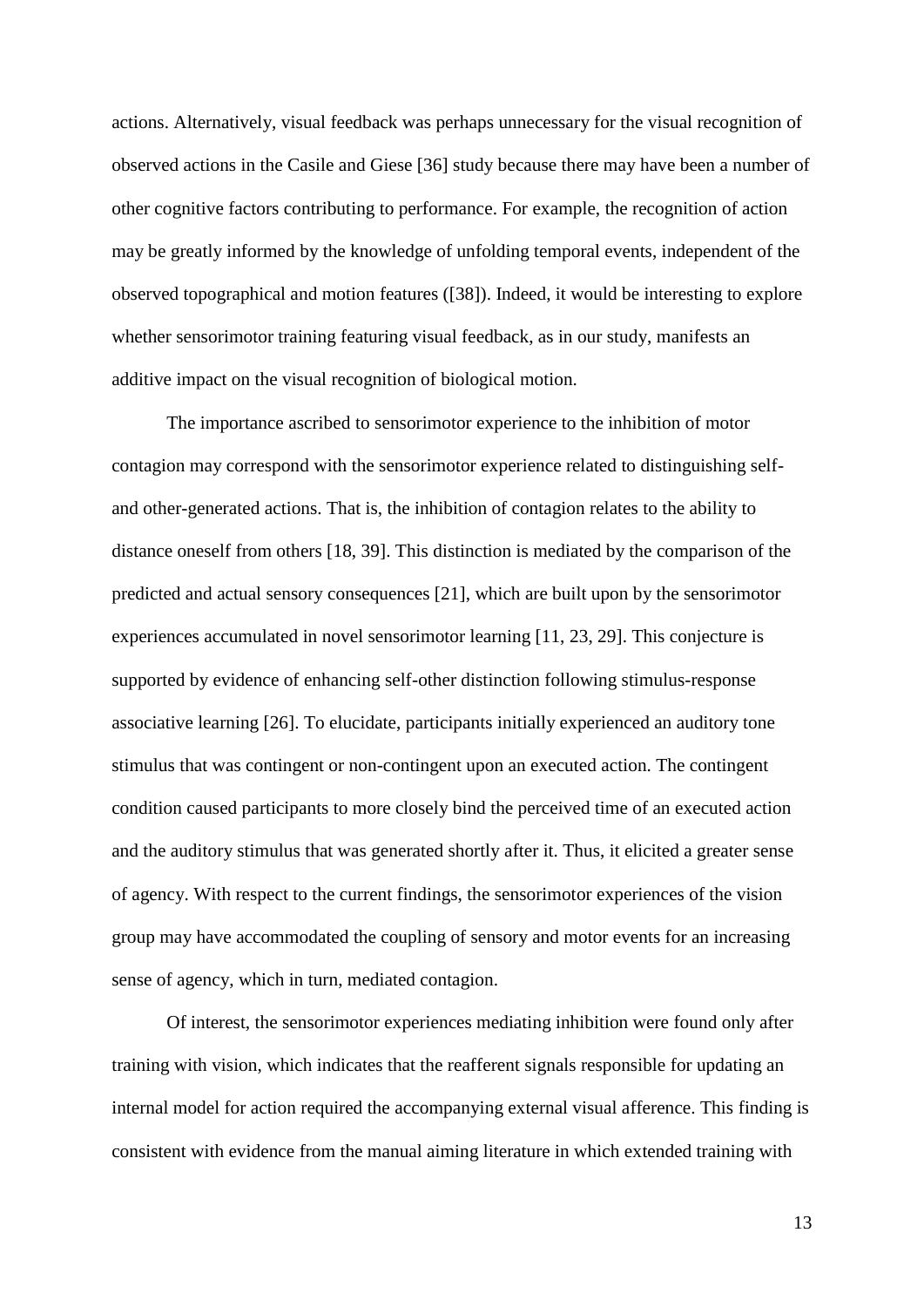visual feedback improves both movement planning and online limb control [40, 41]. Moreover, this sensory-specific training actually disadvantaged participants when they were required to execute under open-loop/no vision conditions. Thus, training with vision appeared to have enhanced the representation of the trained manual response by integrating the external visual afference. Presumably, the vision training condition in the current study specifically refined an internal model that was contingent upon the presence of visual feedback.

Recent evidence surrounding the inhibition of motor contagion has been strongly linked to neural regions involved in social cognition [17]. However, it remains to be seen how these regions are related to the current evidence of sensorimotor experiences underpinning inhibition. To this end, we draw on recent neuro-imaging evidence indicating that the social neural network closely interacts with the inferior frontal mirror regions during the interpretation [42] and mimicry [43] of observed human movements. In the context of the current findings, it may be the coupling of sensory and motor events accumulated in training elaborates on a sensorimotor representation, which helps to distinguish self- and othergenerated actions within the mirror regions of the brain (inferior frontal cortex). As a consequence, this information may be forwarded to the top-down social regions (medial prefrontal cortex, temporo-parietal junction) associated with inhibition.

## **Conclusion**

The present study revealed exposure to response-produced visual feedback during intrapersonal sensorimotor training aided the inhibition of motor contagion. In the absence of this feedback, contagion continued to unfold. This finding indicates the importance of sensorimotor experiences for the mediation of inhibition, perhaps via an increasing distinction between self- and other-generated actions. Because these findings were restricted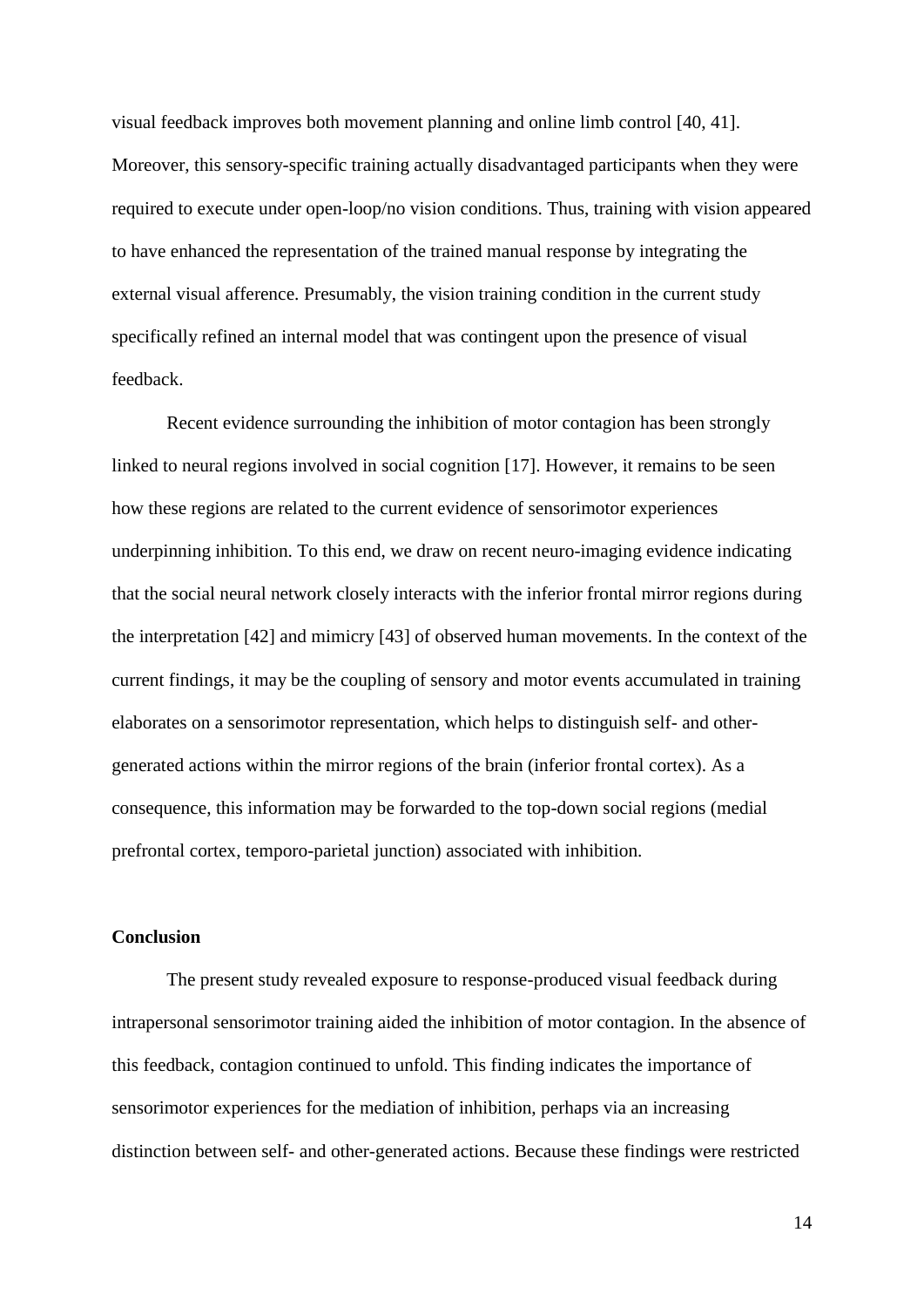to a sub-set of individuals that were initially susceptible to contagion, it is of interest whether similar findings can be reflected in alternative paradigms with potentially more salient mimicry effects (e.g., [13]). Finally, these findings may have implications for the treatment of echopraxic symptoms and related disorders (e.g., [44]).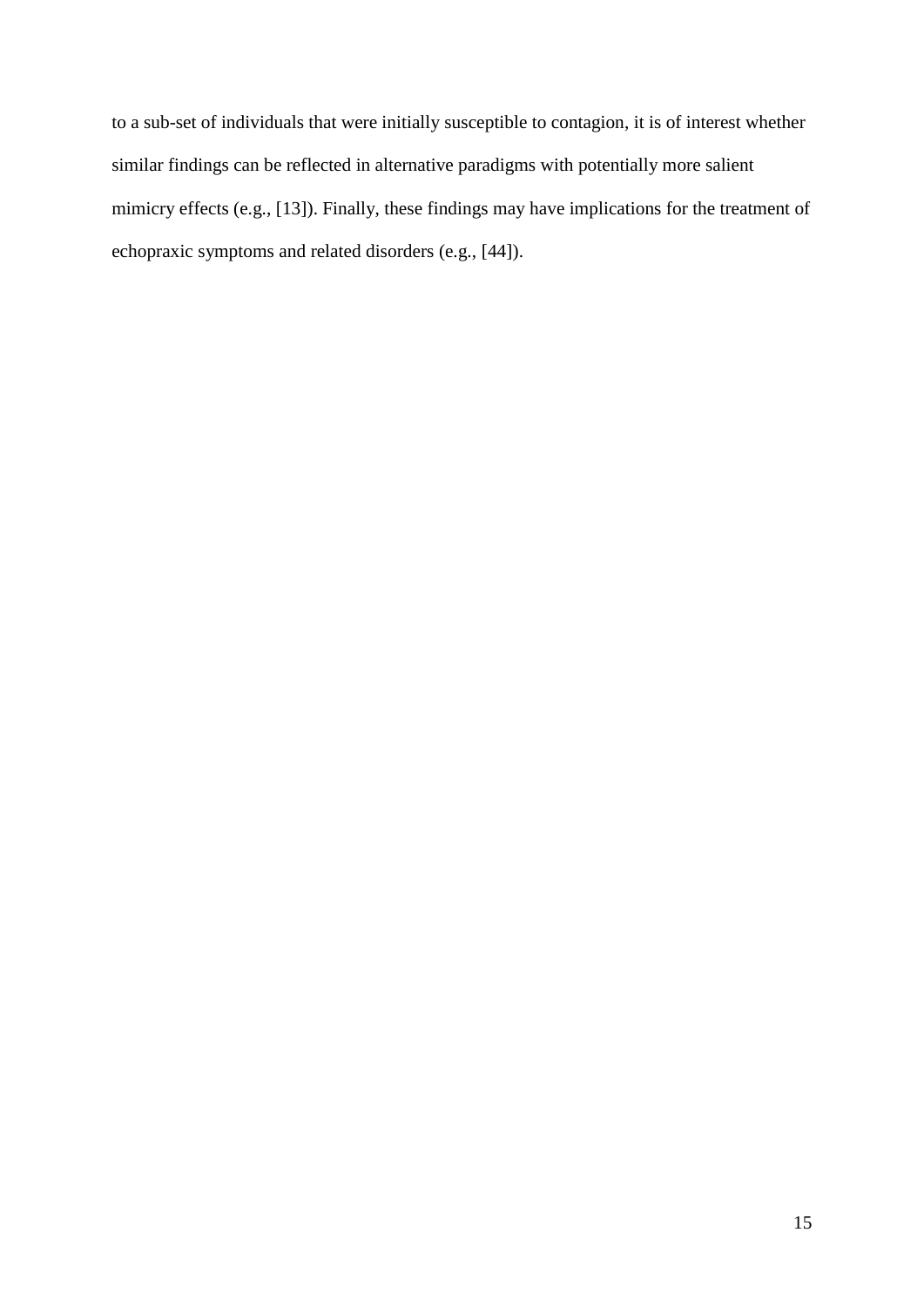# **Acknowledgements**

This project was funded by the Natural Sciences and Engineering Research Council of

Canada (NSERC) (386762-2010 RGPIN, 2015-06482).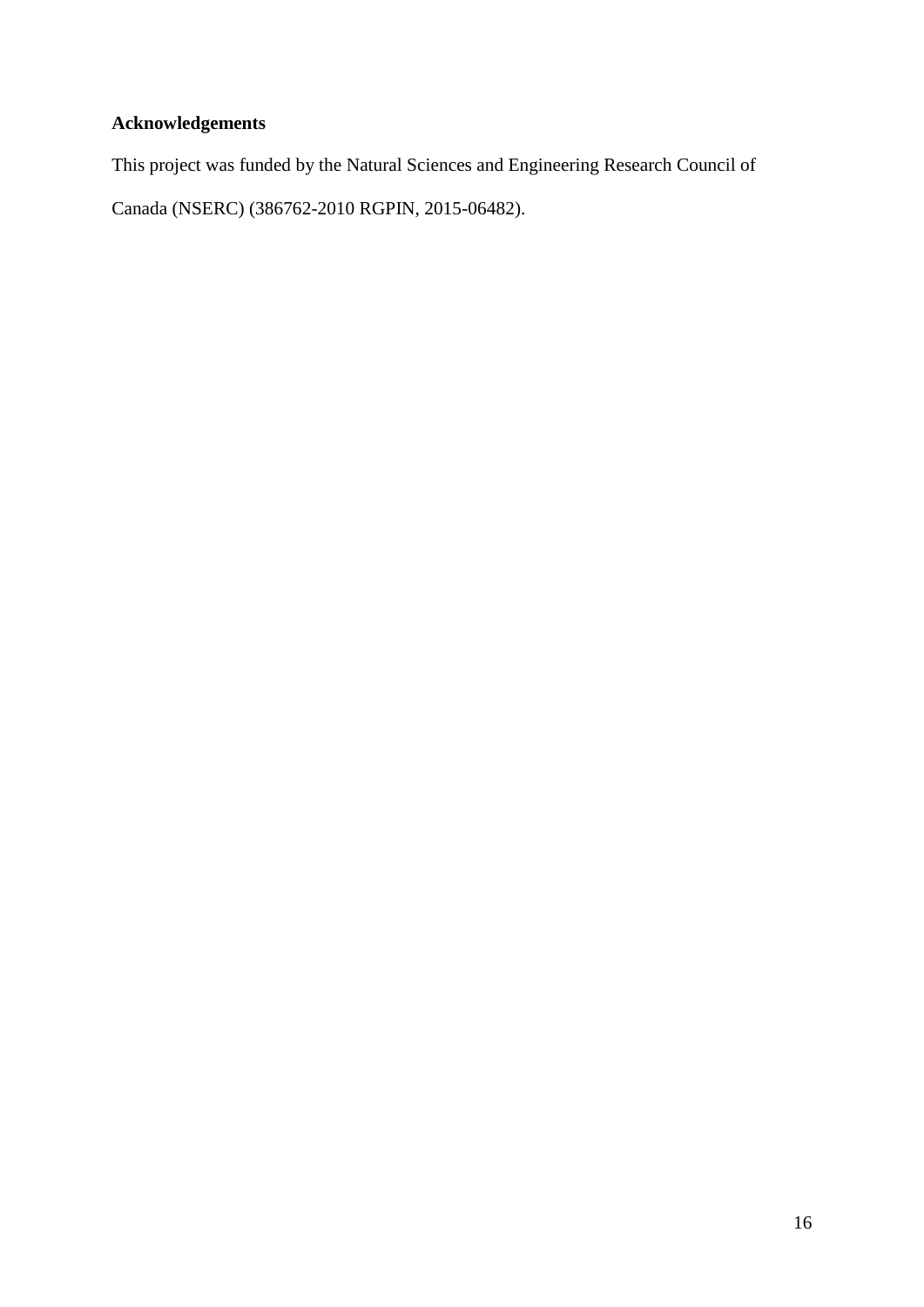#### **References**

- [1] Hommel, B., Müsseler, J., Aschersleben, G., & Prinz, W. (2001). The Theory of Event Coding (TEC): a framework for perception and action planning. Behav Brain Sci, 24(5), 849-878. doi: 10.1017/S0140525x01000103
- [2] Prinz, W. (1997). Perception and action planning. European Journal of Cognitive Psychology, 9(2), 129-154. doi: 10.1080/713752551
- [3] Blakemore, S. J., & Frith, C. (2005). The role of motor contagion in the prediction of action. Neuropsychologia, 43(2), 260-267. doi: 10.1016/j.neuropsychologia.2004.11.012
- [4] Kilner, J. M., Paulignan, Y., & Blakemore, S. J. (2003). An interference effect of observed biological movement on action. Curr Biol, 13(6), 522-525. doi: 10.1016/S0960-9822(03)00165-9
- [5] Rizzolatti, G., & Craighero, L. (2004). The mirror-neuron system. Annu Rev Neurosci, 27, 169-192. doi: 10.1146/annurev.neuro.27.070203.144230
- [6] Van Overwalle, F., & Baetens, K. (2009). Understanding others' actions and goals by mirror and mentalizing systems: a meta-analysis. Neuroimage, 48(3), 564-584. doi: 10.1016/j.neuroimage.2009.06.009
- [7] Keysers, C., & Perrett, D. I. (2004). Demystifying social cognition: a Hebbian perspective. Trends Cogn Sci, 8(11), 501-507. doi: 10.1016/j.tics.2004.09.005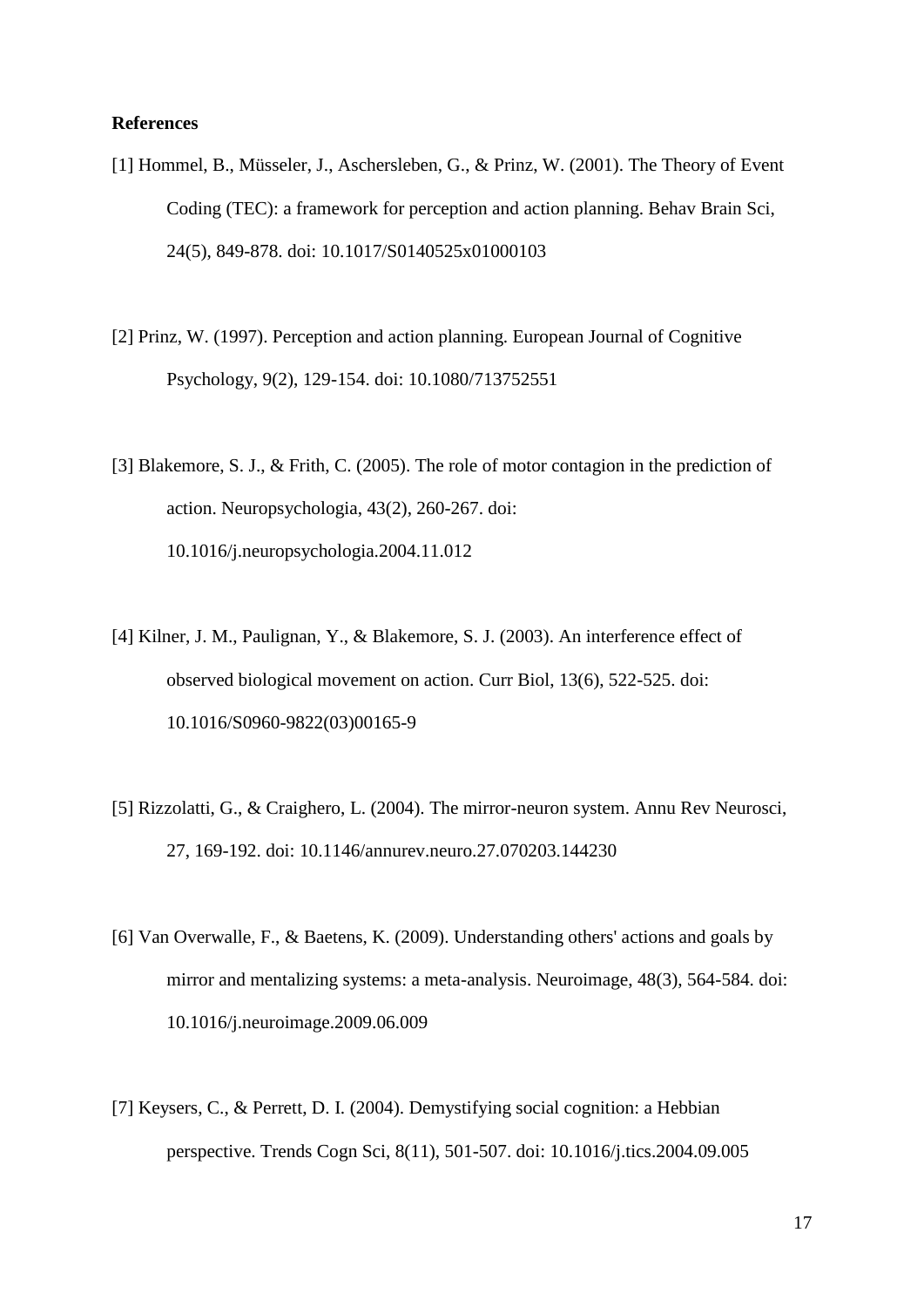- [8] Heyes, C. (2001). Causes and consequences of imitation. Trends Cogn Sci, 5(6), 253-261. doi: 10.1016/S1364-6613(00)01661-2
- [9] Ray, E., & Heyes, C. (2011). Imitation in infancy: the wealth of the stimulus. Dev Sci, 14(1), 92-105. doi: 10.1111/j.1467-7687.2010.00961.x
- [10] Elsner, B., & Hommel, B. (2001). Effect anticipation and action control. J Exp Psychol Hum Percept Perform, 27(1), 229-240. doi: 10.1037//0096-1523.27.1.229
- [11] Capa, R. L., Marshall, P. J., Shipley, T. F., Salesse, R. N., & Bouquet, C. A. (2011). Does motor interference arise from mirror system activation? The effect of prior visuo-motor practice on automatic imitation. Psychol Res, 75(2), 152-157. doi: 10.1007/s00426-010-0303-6
- [12] Heyes, C., Bird, G., Johnson, H., & Haggard, P. (2005). Experience modulates automatic imitation. Brain Res Cogn Brain Res, 22(2), 233-240. doi: 10.1016/j.cogbrainres.2004.09.009
- [13] Press, C., Gillmeister, H., & Heyes, C. (2007). Sensorimotor experience enhances automatic imitation of robotic action. Proc Biol Sci, 274(1625), 2509-2514. doi: 10.1098/rspb.2007.0774
- [14] Catmur, C., Walsh, V., & Heyes, C. (2007). Sensorimotor learning configures the human mirror system. Curr Biol, 17(17), 1527-1531. doi: 10.1016/j.cub.2007.08.006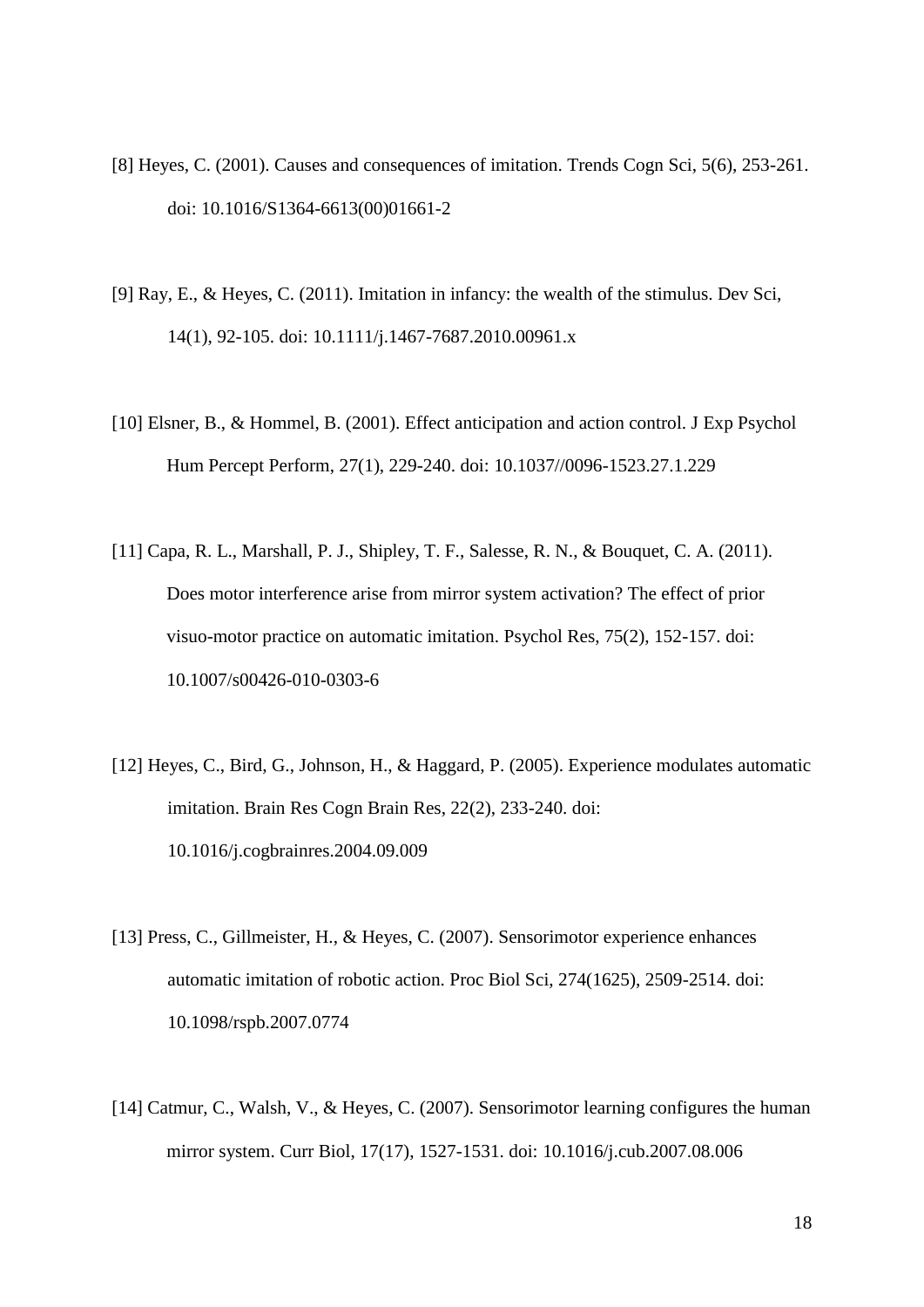- [15] Catmur, C., Gillmeister, H., Bird, G., Liepelt, R., Brass, M., & Heyes, C. (2008). Through the looking glass: counter-mirror activation following incompatible sensorimotor learning. Eur J Neurosci, 28(6), 1208-1215. doi: 10.1111/j.1460- 9568.2008.06419.x
- [16] Press, C., Catmur, C., Cook, R., Widmann, H., Heyes, C., & Bird, G. (2012). FMRI evidence of 'mirror' responses to geometric shapes. PLoS One, 7(12), e51934. doi: 10.1371/journal.pone.0051934
- [17] Brass, M., Ruby, P., & Spengler, S. (2009). Inhibition of imitative behaviour and social cognition. Philos Trans R Soc Lond B Biol Sci, 364(1528), 2359-2367. doi: 10.1098/rstb.2009.0066
- [18] Spengler, S., von Cramon, D. Y., & Brass, M. (2010). Resisting motor mimicry: control of imitation involves processes central to social cognition in patients with frontal and temporo-parietal lesions. Soc Neurosci, 5(4), 401-416. doi: 10.1080/17470911003687905
- [19] Sowden, S., & Shah, P. (2014). Self-other control: a candidate mechanism for social cognitive function. Frontiers in Human Neuroscience, 8. doi: ARTN 78910.3389/fnhum.2014.00789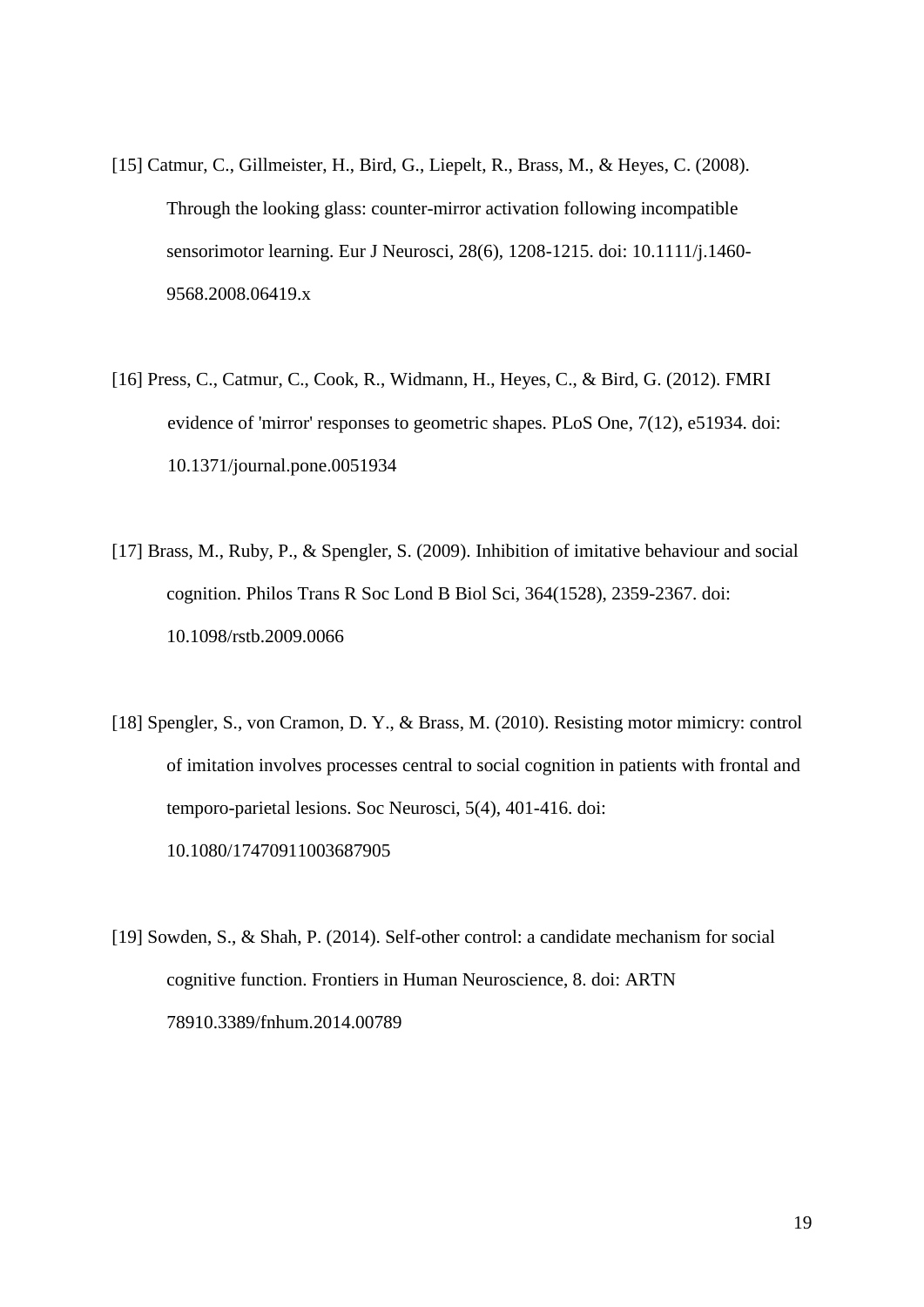- [20] Cook, J., & Bird, G. (2011). Social attitudes differentially modulate imitation in adolescents and adults. Exp Brain Res, 211(3-4), 601-612. doi: 10.1007/s00221-011- 2584-4
- [21] Daprati, E., Franck, N., Georgieff, N., Proust, J., Pacherie, E., Dalery, J., & Jeannerod, M. (1997). Looking for the agent: an investigation into consciousness of action and self-consciousness in schizophrenic patients. Cognition, 65(1), 71-86. doi: 10.1016/S0010-0277(97)00039-5
- [22] Jeannerod, M. (1999). The 25th Bartlett Lecture. To act or not to act: perspectives on the representation of actions. Q J Exp Psychol A, 52(1), 1-29. doi: 10.1080/713755803
- [23] Wolpert, D. M., & Flanagan, J. R. (2010). Motor learning. Curr Biol, 20(11), R467-472. doi: 10.1016/j.cub.2010.04.035
- [24] Wolpert, D. M., & Ghahramani, Z. (2000). Computational principles of movement neuroscience. Nat Neurosci, 3 Suppl, 1212-1217. doi: 10.1038/81497
- [25] Haggard, P., Clark, S., & Karogeras, J. (2002). Voluntary action and conscious awareness. Nat Neurosci, 5(4), 382-385. doi: 10.1038/nn827
- [26] Moore, J. W., Lagnado, D., Darvany, C. D., & Haggard, P. (2009). Feelings of control: contingency determines experience of action. Cognition, 110(2), 279-283. doi: [doi:10.1016/j.cognition.2008.11.006](http://dx.doi.org/10.1016/j.cognition.2008.11.006)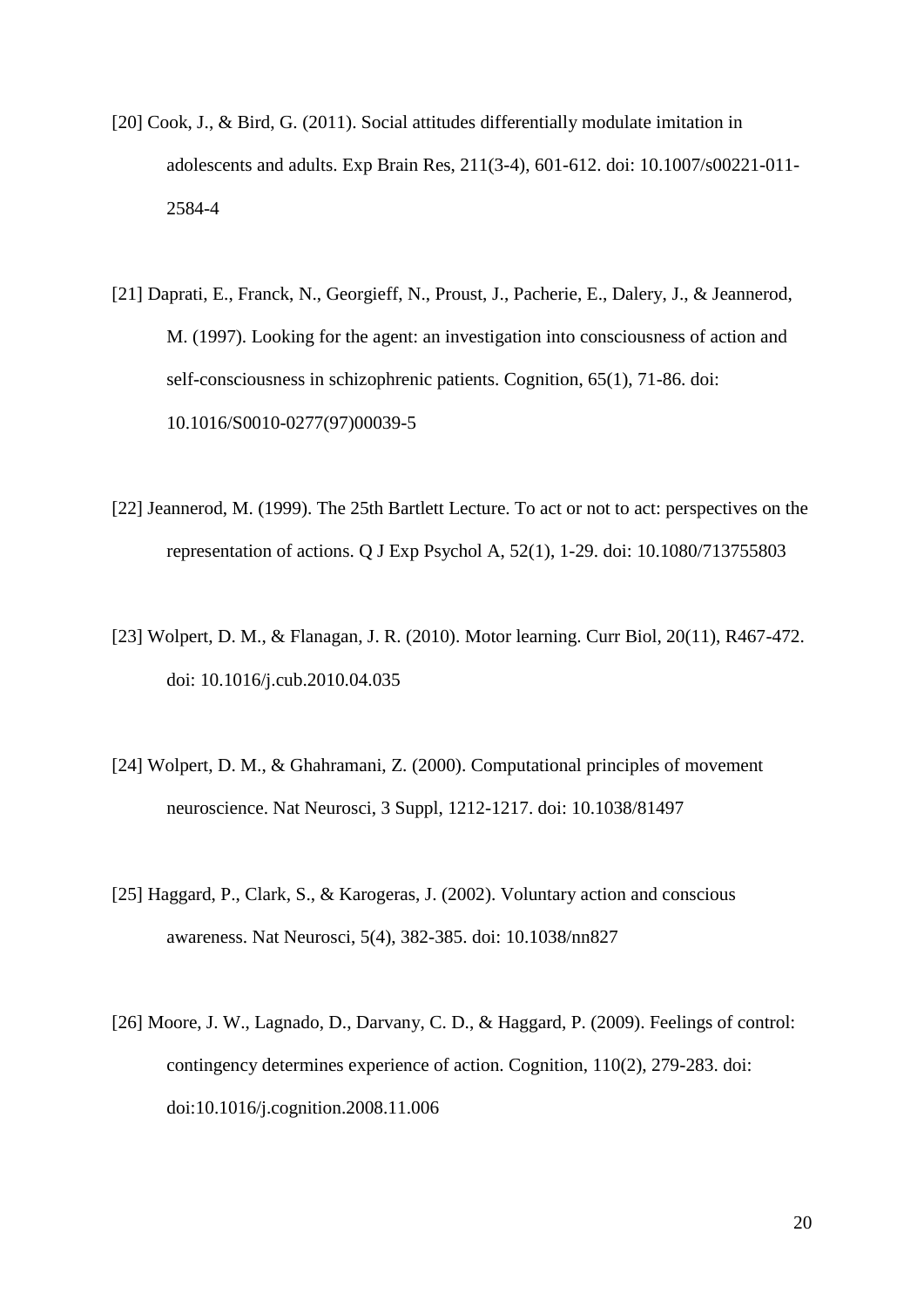- [27] Peirce, J.W. (2007) Psychopy Psychophysics software in Python. J Neurosci Methods, 162(1-2), 8-13
- [28] Hardwick, R. M., & Edwards, M. G. (2012). Motor interference and facilitation arising from observed movement kinematics. Q J Exp Psychol, 65(5), 840-847. doi:10.1080/17470218.2012.672995
- [29] Hayes, S. J., Andrew, M., Elliott, D., Roberts, J. W., & Bennett, S. J. (2012). Dissociable contributions of motor-execution and action-observation to intermanual transfer. Neurosci Lett, 506(2), 346-350. doi: 10.1016/j.neulet.2011.11.045
- [30] Romero, V., Coey, C., Schmidt, R. C., & Richardson, M. J. (2012). Movement coordination or movement interference: visual tracking and spontaneous coordination modulate rhythmic movement interference. PLoS One, 7(9), e44761. doi:10.1371/journal.pone.0044761
- [31] Roberts, J. W., Bennett, S. J., & Hayes, S. J. (2015). Top-down social modulation of interpersonal observation-execution. Psychol Res. doi:10.1007/s00426-015-0666-9
- [32] Heyes, C. (2010). Where do mirror neurons come from? Neurosci Biobehav Rev, 34(4), 575-583. doi:10.1016/j.neubiorev.2009.11.007
- [33] Marshall, P. J., Bouquet, C. A., Thomas, A. L., & Shipley, T. F. (2010). Motor contagion in young children: Exploring social influences on perception-action coupling. Neural Netw, 23(8-9), 1017-1025. doi:10.1016/j.neunet.2010.07.007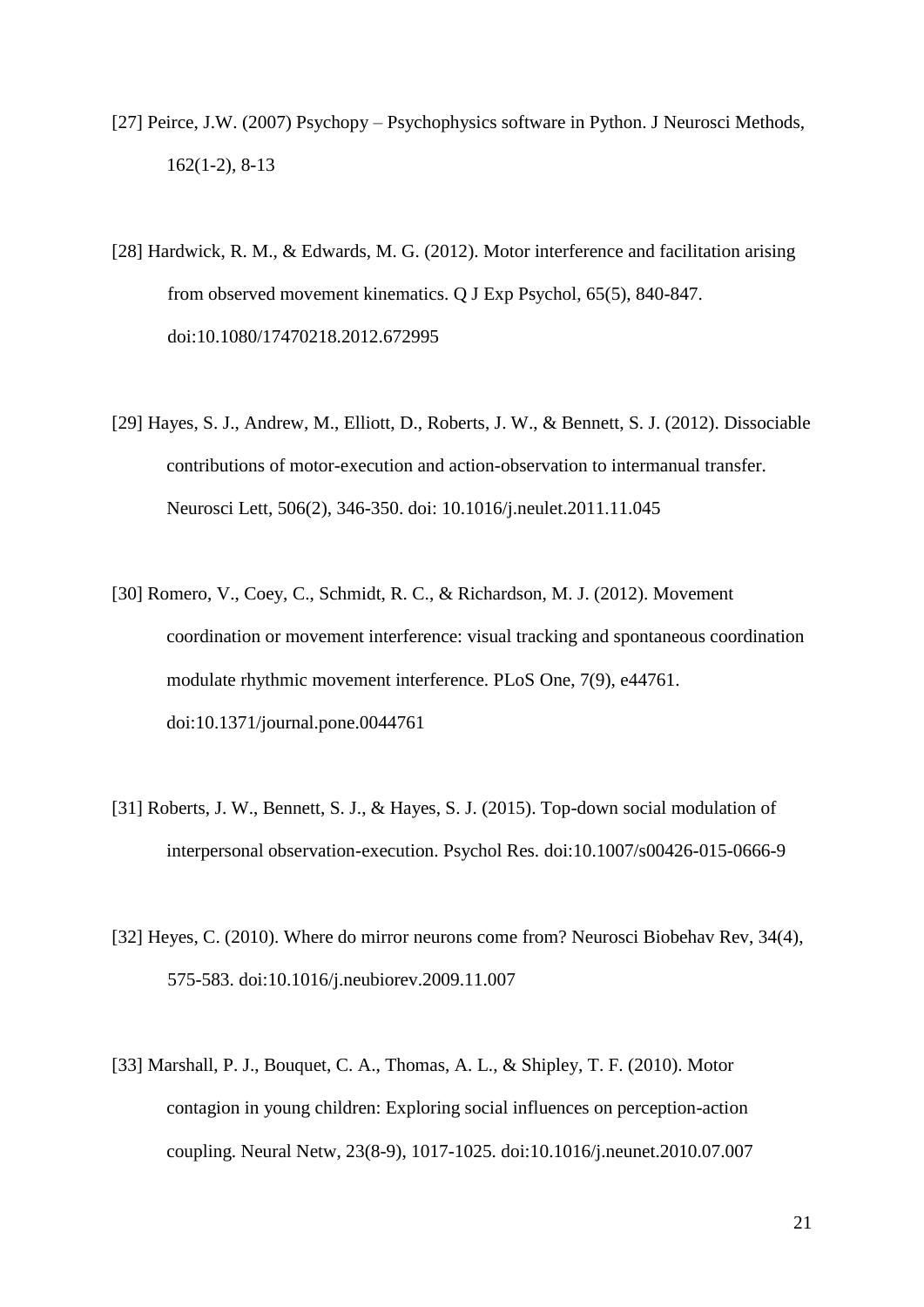- [34] Roberts, J. W., Hayes, S. J., & Bennett, S. J. (2015). Motor contagion: the contribution of trajectory and end-points. Psychol Res, 79(4), 621-329. doi: 10.1007/s00426-014- 0589-x
- [35] Spengler, S., Brass, M., Kuhn, S., & Schutz-Bosbach, S. (2010). Minimizing motor mimicry by myself: self-focus enhances online action-control mechanisms during motor contagion. Conscious Cogn, 19(1), 98-106. doi:10.1016/j.concog.2009.12.014
- [36] Casile, A., & Giese, M. A. (2006). Nonvisual motor training influences biological motion perception. Curr Biol, 16(1), 69-74. doi: 10.1016/j.cub.2005.10.071
- [37] Press, C., Cook, J., Blakemore, S. J., & Kilner, J. (2011). Dynamic modulation of human motor activity when observing actions. J Neurosci, 31(8), 2792-2800. doi:10.1523/JNEUROSCI.1595-10.2011
- [38] Cook, R., Johnston, A., & Heyes, C. (2012). Self-recognition of avatar motion: how do I know it's me? Proc Biol Sci, 279(1729), 669-674. doi: 10.1098/rspb.2011.1264
- [39] Spengler, S., von Cramon, D. Y., & Brass, M. (2009). Control of shared representations relies on key processes involved in mental state attribution. Hum Brain Mapp, 30(11), 3704-3718. doi: 10.1002/hbm.20800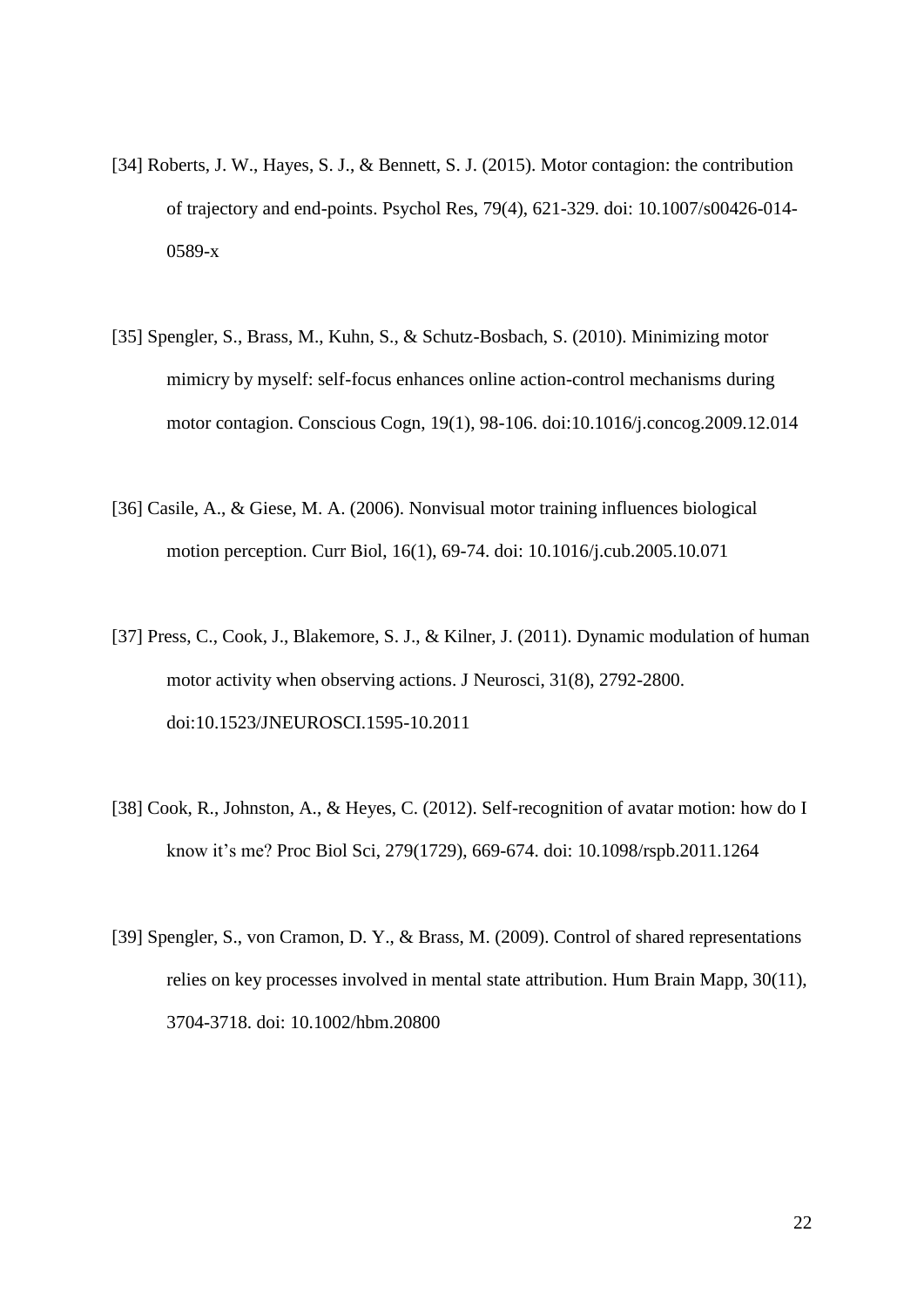- [40] Khan, M. A., Franks, I. M., & Goodman, D. (1998). The effect of practice on the control of rapid aiming movements: evidence for an interdependency between programming and feedback processing. Q J Exp Psychol, 51A(2), 425-443. doi: 10.1080/713755756
- [41] Proteau, L., Marteniuk, R. G., Girouard, Y., & Dugas, C. (1987). On the type of information used to control and learn an aiming movement after moderate and extensive training. Hum Mov Sci, 6(2), 181-199. doi: [10.1016/0167-9457\(87\)90011-](http://dx.doi.org/10.1016/0167-9457(87)90011-X) [X](http://dx.doi.org/10.1016/0167-9457(87)90011-X)
- [42] Spunt, R. P., & Lieberman, M. D. (2012). An integrative model of the neural systems supporting the comprehension of observed emotional behavior. Neuroimage, 59(3), 3050-3059. doi: 10.1016/j.neuroimage.2011.10.005
- [43] Wang, Y., Ramsey, R., & Hamilton, A. F. (2011). The control of mimicry by eye contact is mediated by medial prefrontal cortex. J Neurosci, 31(33), 12001-12010. doi:10.1523/JNEUROSCI.0845-11.2011
- [44] Brass, M., Derrfuss, J., Matthes-von Cramon, G., & von Cramon, D. Y. (2003). Imitative response tendencies in patients with frontal brain lesions. Neuropsychology, 17(2), 265-271. doi.org/10.1037/0894-4105.17.2.265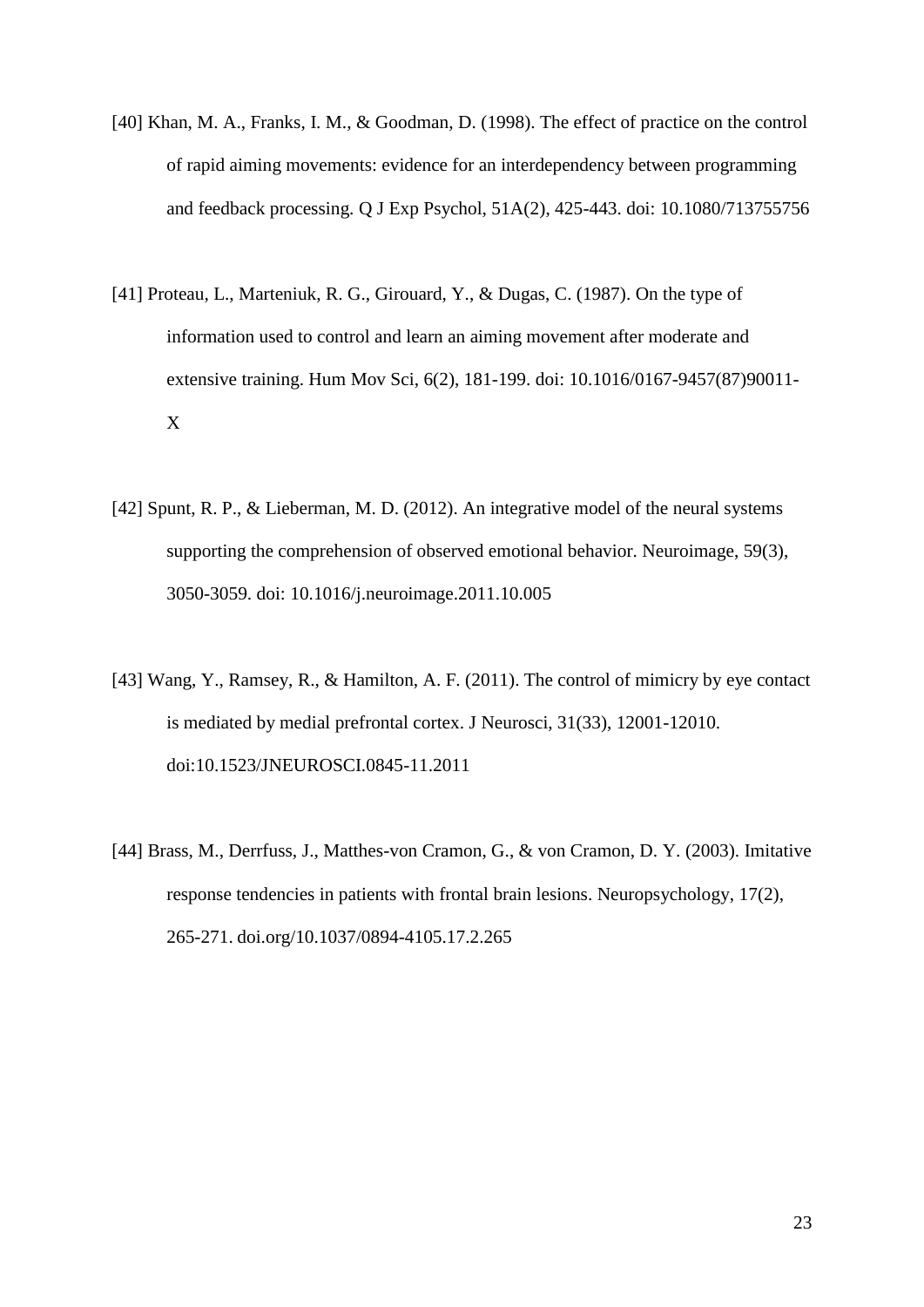# **Figure captions**

**Fig. 1** Mean movement variance as a function of vision training, test and congruency (error bars represent standard errors).